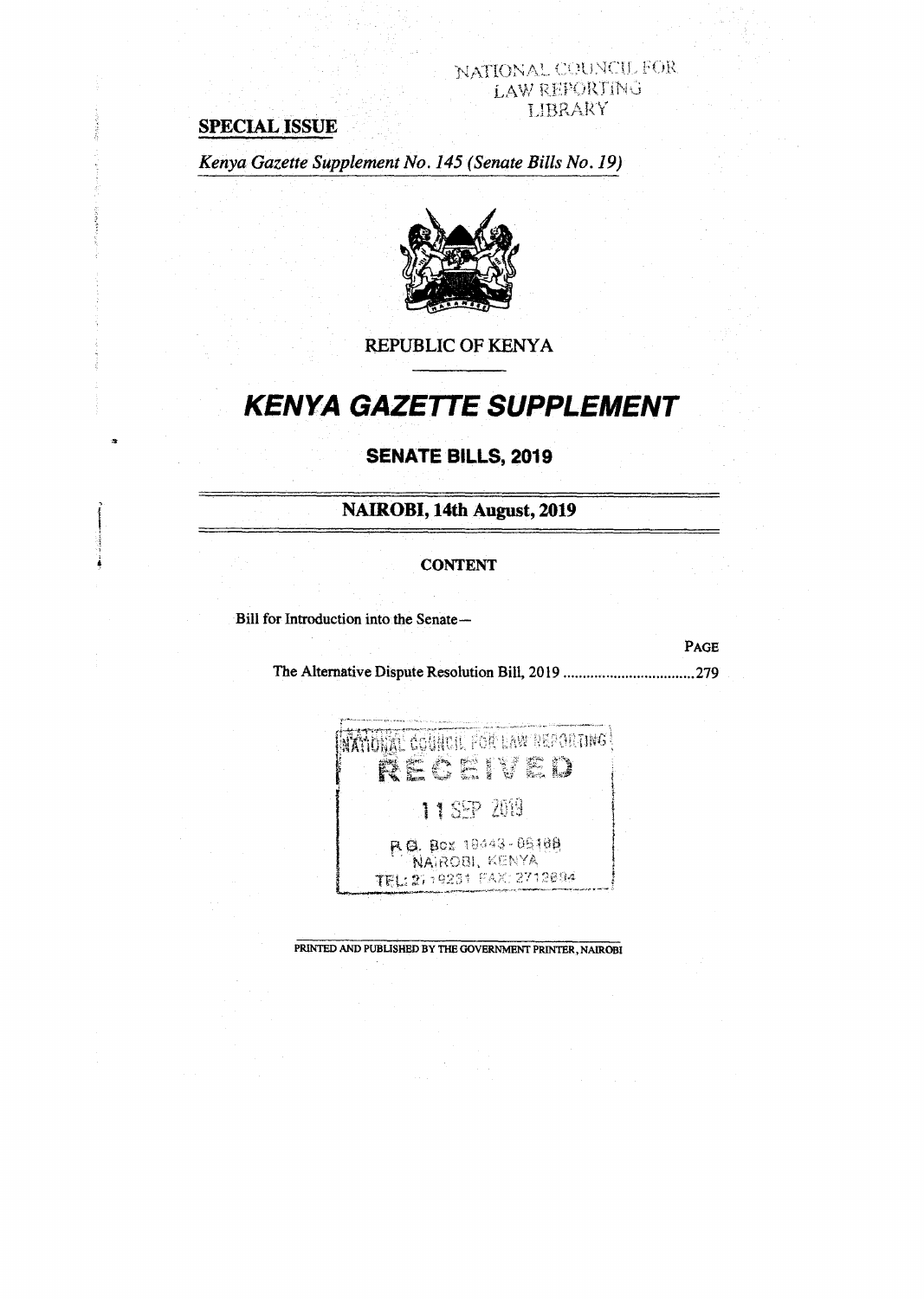# **THE ALTERNATIVE DISPUTE RESOLUTION BILL, 2019**

# **ARRANGEMENT OF CLAUSES**

#### *Clause*

### **PART I — PRELIMINARY**

- 1—Short title.
- 2—Interpretation.
- 3—Object of the Act.
- 4—Application of the Act.
- 5—Guiding principles of alternative dispute resolution.

### **PART H—ACCREDITATION AND REGISTRATION OF CONCILIATORS AND MEDIATORS**

- **6—Requirement** for registration.
- 7—Accreditation and registration as a conciliator or mediator.
- 8—Revocation of registration.
- 9—Right of review and appeal against the decision of the Committee.
- 10—Code of conduct.

#### **PART HI — CONCILIATION AND MEDIATION**

- 11—Referral of cases to conciliation or mediation.
- 12—Submission to conciliation or mediation.
- 13—Commencement of conciliation or mediation.
- 14—Role of the parties.
- 15—Appointment of a conciliator or mediator.
- 16—Role of a conciliator or mediator.
- 17—Disclosure by a conciliator or mediator.
- 18—Revocation of appointment of a conciliator or mediator.
- 19—Attendance and representation conciliation or mediation.
- 20—Date, time and place of conciliation or mediation.
- 21—Identification of issues in dispute.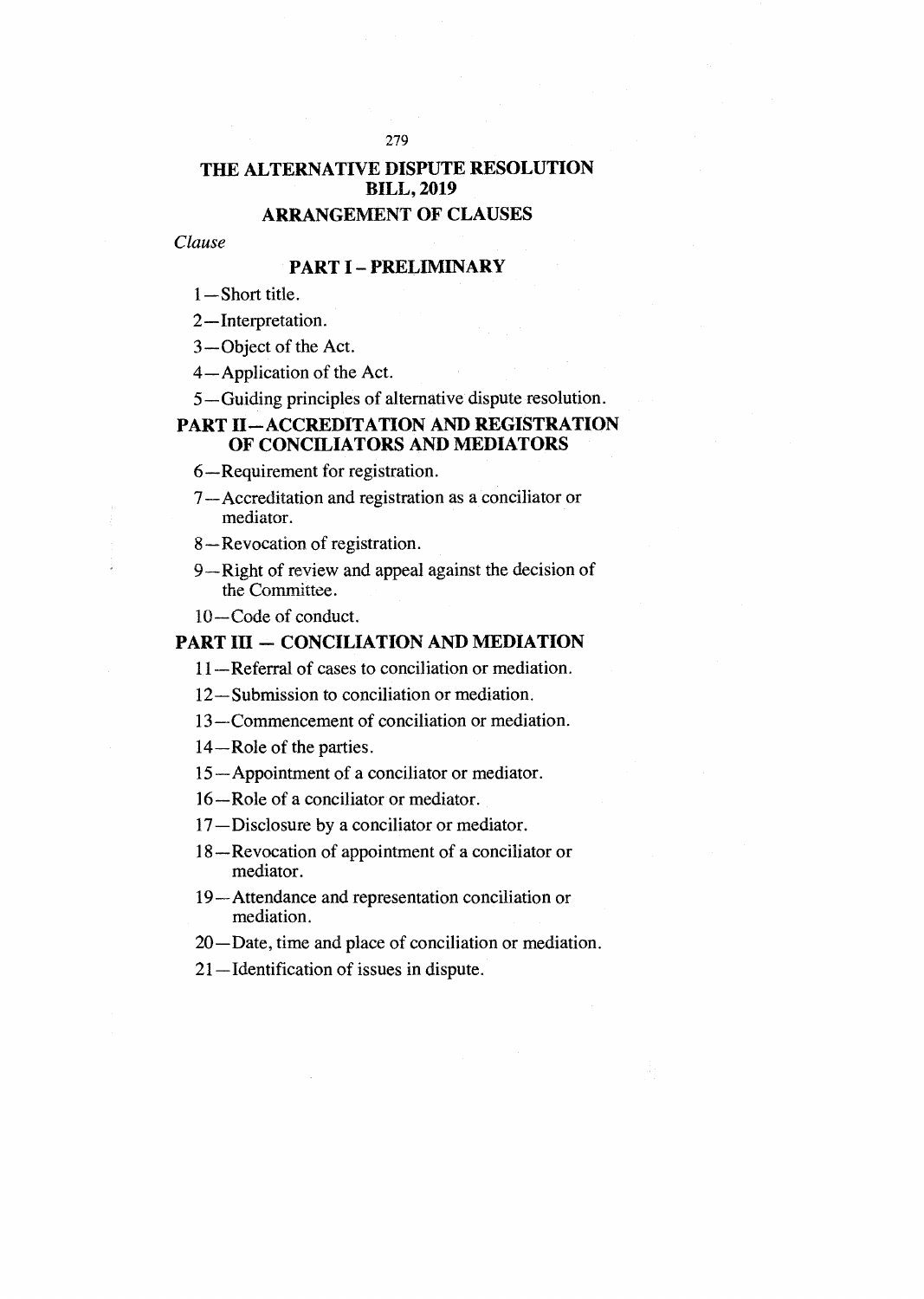- 22—Confidentiality of conciliation or mediation.
- 23—Settlement agreement.
- 24—End of conciliation or mediation.
- 25—Role of a conciliator or mediator in other proceedings.
- 26— Exclusion of liability.

#### PART IV — TRADITIONAL DISPUTE RESOLUTION

- 27—Competence of a traditional dispute resolver.
- 28—Submission to traditional dispute resolution.
- 29—End of traditional dispute resolution.
- 30—Effect of a settlement agreement.

## PART V—RECORSE TO COURT, AND RECOGNITION AND ENFORCEMENT OF A SETTLEMENT AGREEMENT

- 31—Duty of advocate to advise on alternative dispute resolution.
- 32—Confirmation that alternative dispute resolution has been considered.
- 33—Resort to judicial proceedings.
- 34—Stay of proceedings.
- 35—Recognition and enforcement of a settlement agreement.
- 36—Grounds for refusal of recognition or enforcement of a settlement agreement.

#### PART VI—MISCELLANEOUS PROVISIONS

- 37—Limitation period.
- 38—Alternative dispute resolution expenses.
- 39—Rules and regulations.

#### PART VII—TRANSITIONAL PROVISIONS

- 40—The Mediation Accreditation Committee.
- 41—Preservation of licences, certificates and registrations.
- 42—Consequential amendments.

### SCHEDULE—CONSEQUENTIAL AMENDMENTS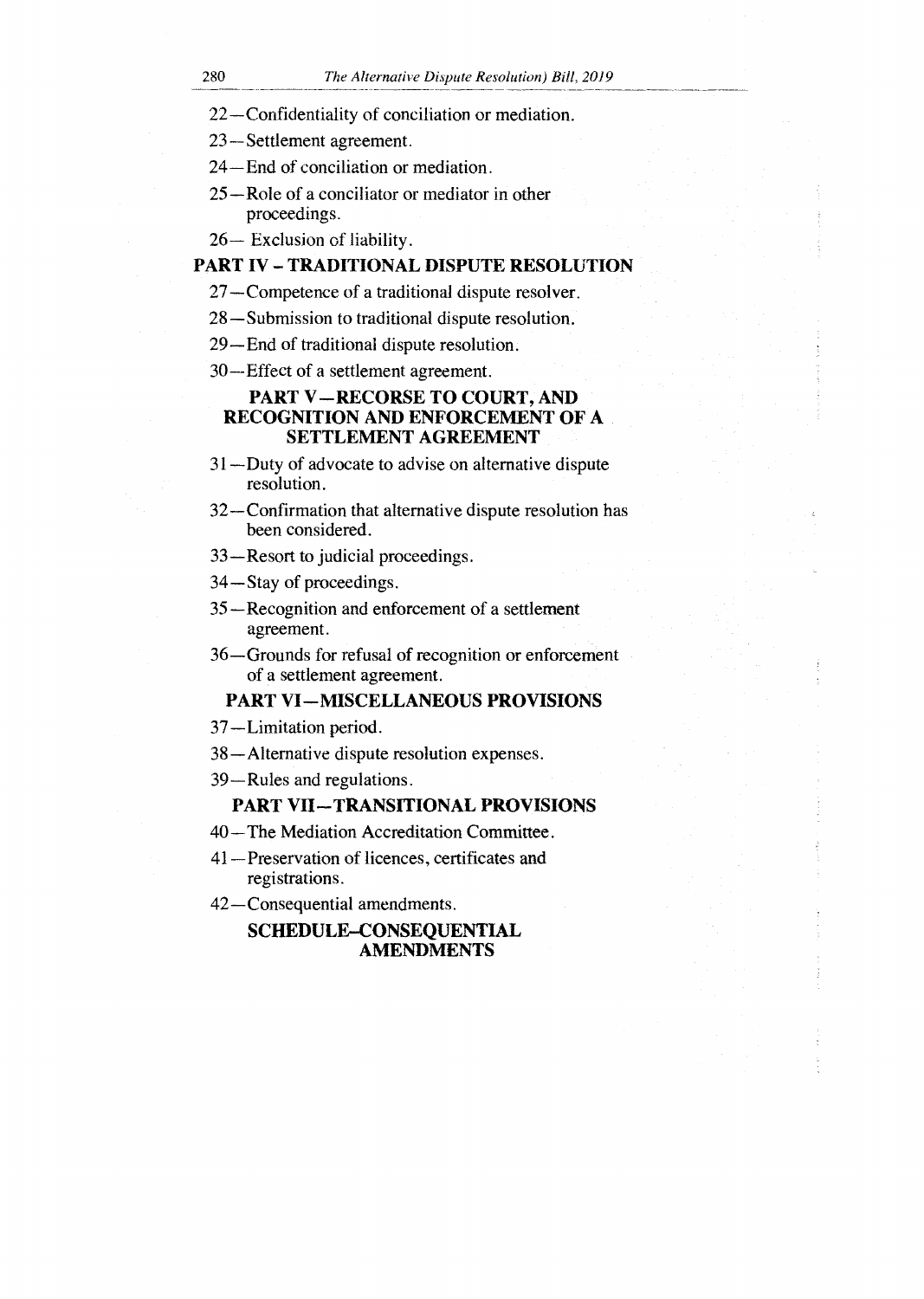#### **THE ALTERNATIVE DISPUTE RESOLUTION ACT, 2019**

#### **A Bill for**

**AN ACT of Parliament to provide for the settlement of certain civil disputes by conciliation, mediation and traditional dispute resolution mechanism; to set out the guiding principles applicable; and for connected purposes** 

**ENACTED** by the Parliament of Kenya, as follows **—** 

#### **PART I — PRELIMINARY**

1. This Act may be cited as the Alternative Dispute Resolution Act, 2019. Short title.

 $2. (1)$  In this Act-

"advocate" has the meaning assigned to it under section 2 of the Advocates Act;

"alternative dispute resolution" means conciliation, mediation, traditional dispute resolution or any other mechanism of resolving disputes in which a person assist parties to resolve a dispute otherwise than through the normal judicial process or arbitration;

"alternative dispute resolution clause" means a contract clause within a written contract or a separate written agreement entered into by the parties agreeing to submit to alternative dispute resolution a dispute which may arise between them in respect of a defined legal relationship;

"alternative dispute resolution process" means all the steps taken in an attempt to resolve a dispute by alternative dispute resolution from the time a dispute is referred to alternative dispute resolution or steps are taken to resolve a dispute by alternative dispute resolution up to the time the parties reach an agreement or the alternative dispute resolution report is drawn up;

"Committee" means the Alternative Dispute Resolution Committee established under section 59A of the Civil Procedure Act;

"conciliation" means an advisory and confidential structured process in which an independent third party,

Interpretation.

Cap. 16.

Cap. 21.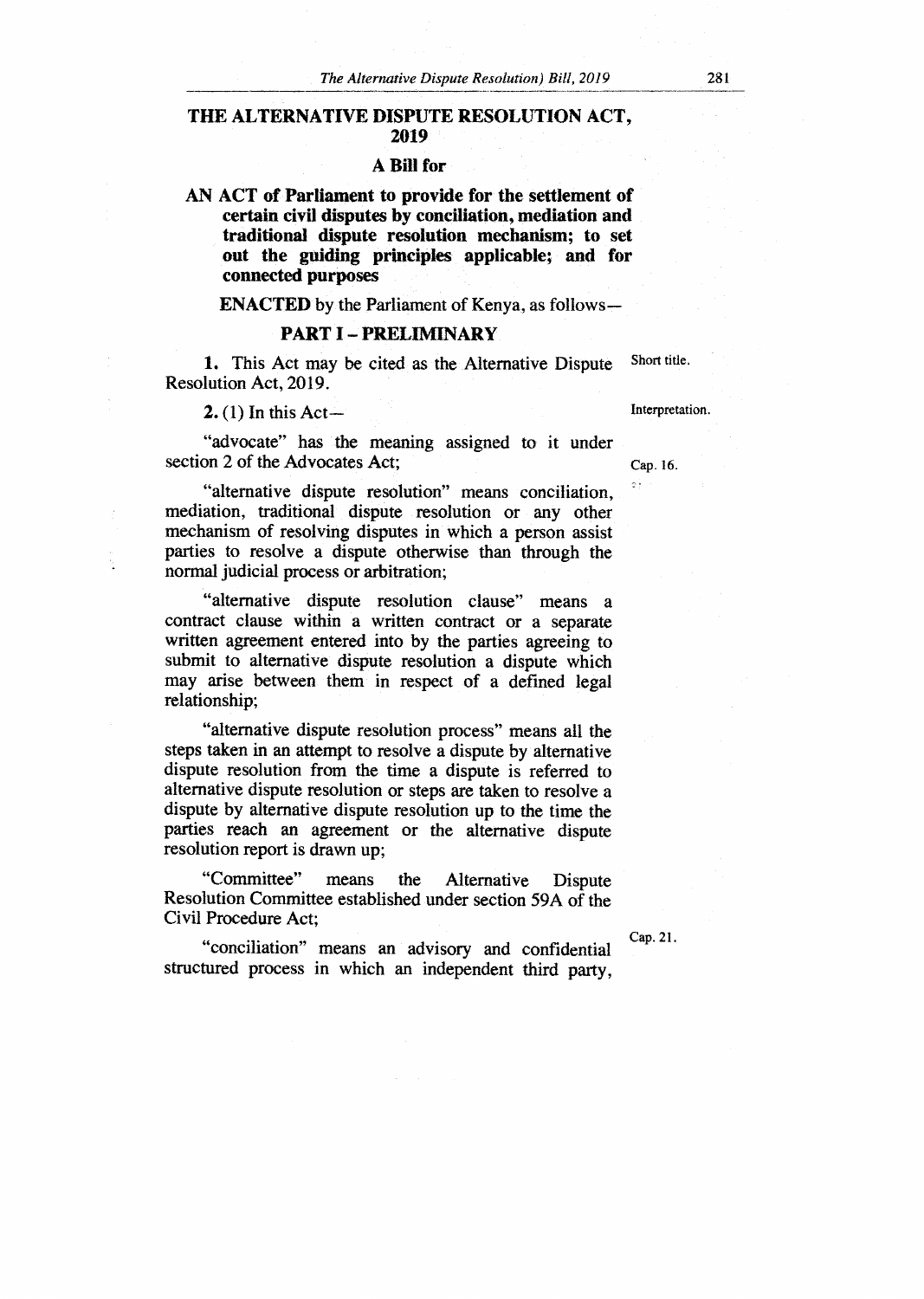called a conciliator, actively assists parties in their attempt to reach, on a voluntary basis, a mutually acceptable settlement agreement to resolve their dispute;

"conciliator" means an impartial person accredited and registered to facilitate conciliation and includes employees and persons employed by that person;

"mediation" means a facilitative and confidential structured process in which parties attempt by themselves, on a voluntary basis, to reach a mutually acceptable settlement agreement to resolve their dispute with the assistance of an independent third party, called a mediator;

"mediator" means an impartial person accredited and registered to facilitate mediation and includes employees and persons employed by that person;

"party" means a person who is party to a dispute, and includes a legal person, a national government, a county government, or a state agency;

"Registrar" means the person assigned by the Judicial Service Commission under section 59AB of the Civil Procedure Act as the Alternative Dispute Resolution Registrar responsible for administrative services to the Committee;

"report" means the alternative dispute resolution report prepared by a conciliator, mediator or a traditional dispute resolver at the end of alternative dispute resolution process setting out the nature of the dispute, the stage the matter had reached and the outcome, and any other relevant matter subject to confidentiality as provided for under section 22 of this Act;

"Rules Committee" means the committee established under section 81 of the Civil Procedure Act;

"settlement agreement" means a written agreement between the parties entered into at the end of alternative dispute resolution process setting out the terms of agreement;

"traditional dispute resolution" means a process in which parties attempt to reach a mutually acceptable settlement agreement to resolve their dispute by the application of customary law of the community concerned and with the assistance of a third party called a traditional dispute resolver; and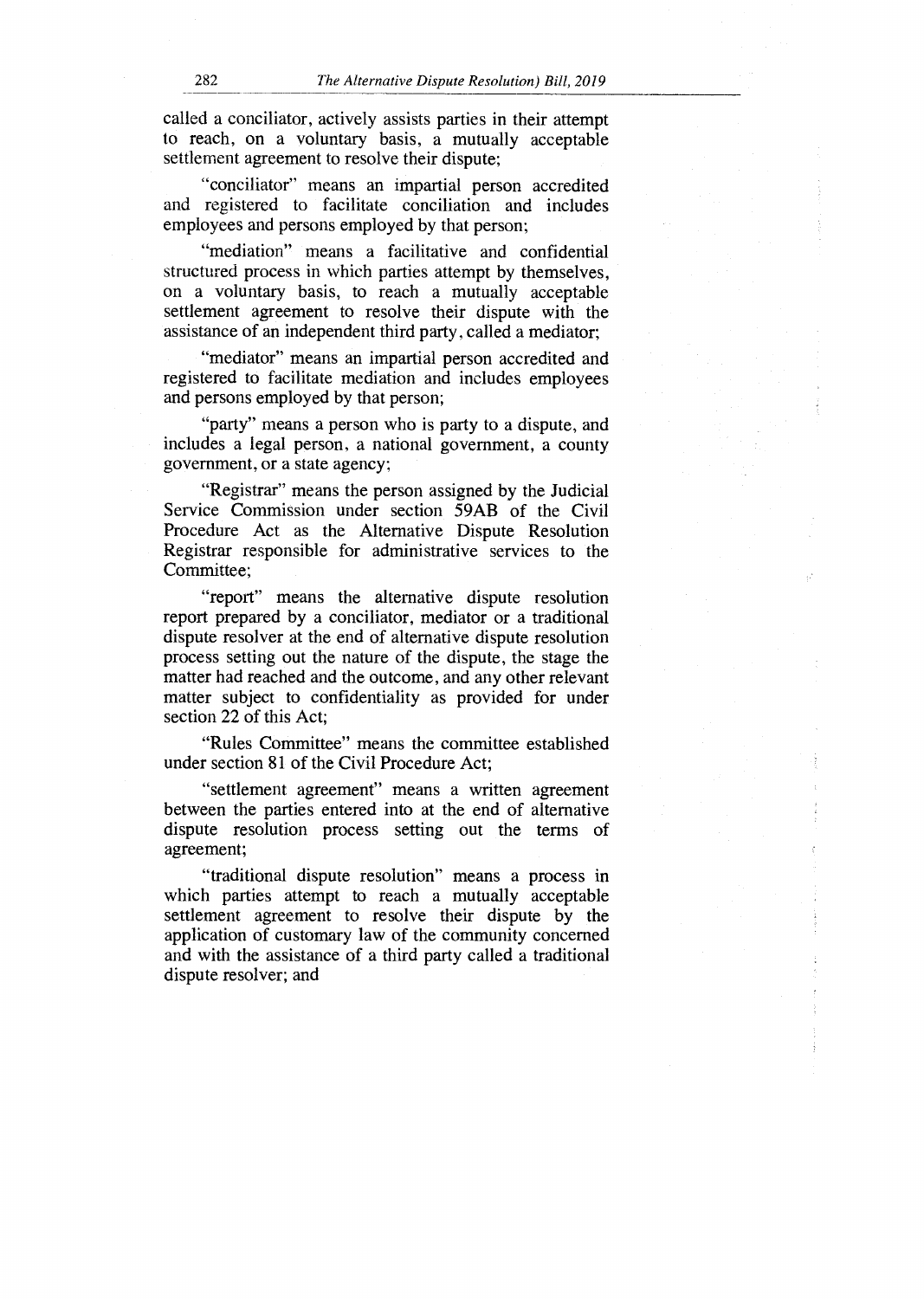"traditional dispute resolver" means a person or a group of persons who facilitates alternative dispute resolution process by the application of customary law, and may include an elder or a council of elders.

**3.** The object of this Act is to —

- (a) give effect to Article 159(2)(c) of the Constitution;
- (b) provide an effective mechanism for amicable dispute resolution;
- (c) promote a conciliatory approach to dispute resolution;
- (d) facilitate timely resolution of disputes at a relatively affordable cost;
- (e) facilitate access to justice;
- (f) enhance community and individual involvement in dispute resolution; and
- (g) foster peace and cohesion.

**4.** (1) This Act shall apply to certain civil disputes including a dispute where the National government, a county government or a State organ is a party.

- (2) Despite subsection (1), this Act shall not apply  $to-$ 
	- (a) disputes subject to arbitration under the Arbitration Act;
	- (b) disputes where a tribunal established under written law has exclusive jurisdiction;
	- (c) election disputes;
	- (d) disputes involving the interpretation of the Constitution;
	- (e) a claim for a violation, infringement, denial of a right or fundamental freedom in the Bill of Rights; Or
	- (f) disputes where public interest involving environmental or occupational health and safety issues are involved.

**5.** The following principles shall apply to the resolution of disputes under this Act —

(a) voluntary participation in the alternative dispute resolution process and a party may withdraw from alternative dispute resolution process at any time;

Guiding principles of alternative dispute resolution.

Object of the Act.

Application of the Act.

No. 4 of 1995.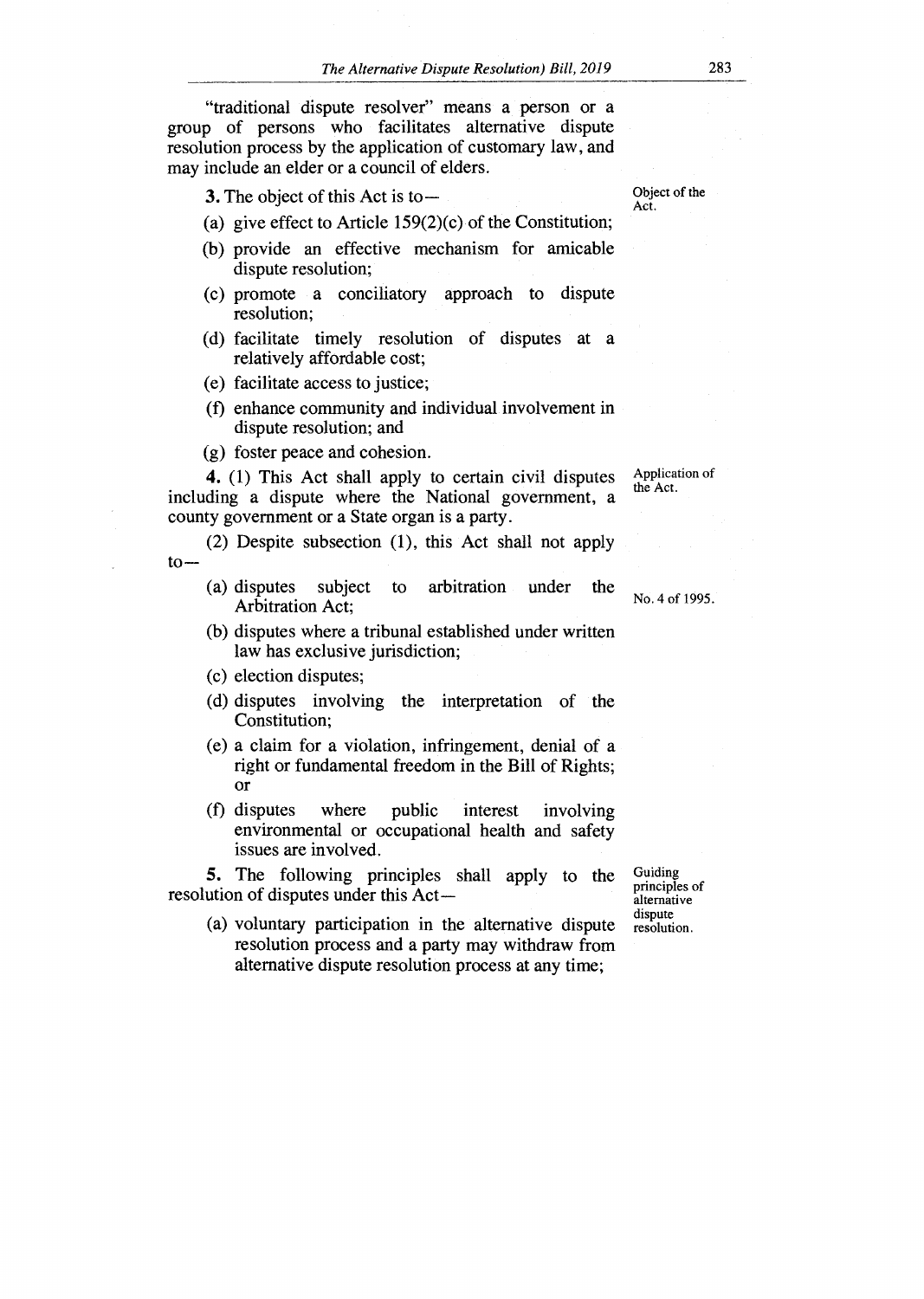- (b) the right to information including the right to be informed of the existence of an alternative dispute resolution process prior to the commencement of process of determining a dispute;
- (c) confidenti dity except in the case of traditional dispute resolution;
- (d) determination of disputes in the shortest time practicable taking into account the nature of the dispute;
- (e) impartiality in the determination of a dispute under this Act by the conciliator, mediator or traditional dispute resolver and disclosure of any conflict of interest that may arise;
- (f) a conciliator, mediator or traditional dispute resolver shall facilitate disputes which he or is competent to facilitate; and
- (g) the parties may use more than one alternative dispute resolution mechanism in an attempt to resolve a dispute.

#### **PART II — ACCREDITATION AND REGISTRATION OF CONCILIATORS AND MEDIATORS**

**6. (1)** A person shall not practice as a conciliator or a mediator under this Act unless that person has been accredited and registered as a conciliator or mediator by the Committee.

(2) A person shall be qualified for registration and accreditation if the person —

(a) meets the requirements set out under Chapter Six of the Constitution; and

(b) such other educational and professional qualifications as the Committee may determine.

**7.** (1) A person who intends to practice as a conciliator or a mediator shall submit an application in the prescribed form together with the application fees to the Committee for accreditation and registration.

(2) The Committee shall consider the application within thirty days from the date of receipt of the application, and—

Accreditation and registration of conciliators and mediators.

Requirement for registration.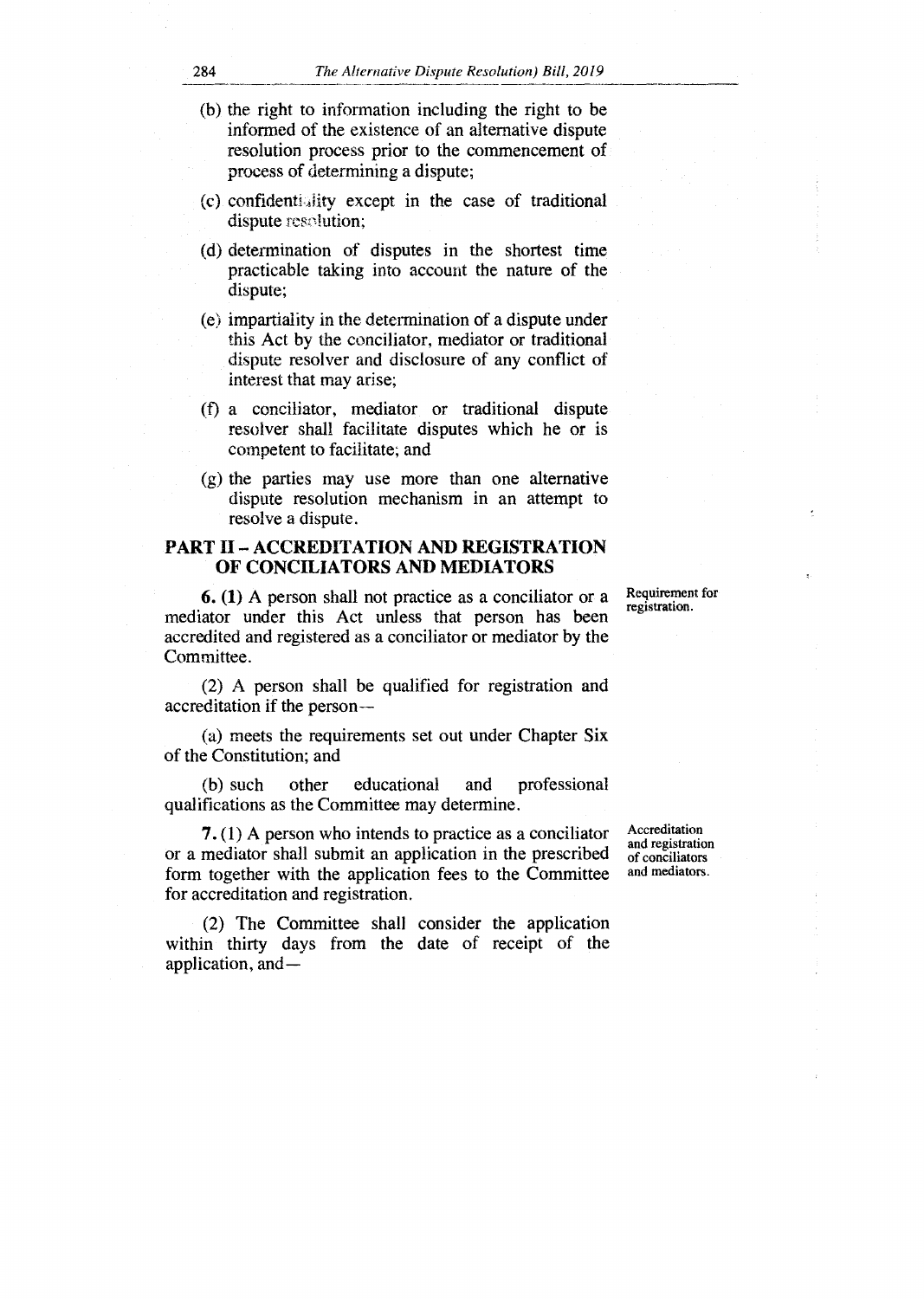- (a) where the applicant meets the requirements for registration, register the applicant as a conciliator or a mediator; or
- (b) where the applicant does not meet the requirements for registration, decline the requirements for registration, decline the application.

(3) The Committee shall, within seven days of determining an application under subsection (2), inform the applicant of its decision and where it declines an application, the reasons for the decline.

(4) The Committee shall keep a register of all applicants, accredited conciliators and mediators.

**8.** The Committee may revoke the registration of, or suspend a conciliator or a mediator if the conciliator or mediator —

- (a) fails to comply with the terms and conditions of the registration;
- (b) has been adjudged bankrupt; or
- (c) is in breach of a code of conduct and is found guilty of such breach.

**9.** (1) A person whose application for accreditation has been declined or whose registration has been revoked or suspended may make application to the Committee, within seven days of receipt of the reason for refusal of application for accreditation and registration, or revocation or suspension of registration, for review of the decision of the Committee.

(2) A person who is dissatisfied with the decision of the Committee under subsection (1) may appeal to the High Court within seven days of receipt of the decision of the Committee.

10. (1) The Committee shall publish a code of conduct for conciliators and mediators. Code of conduct.

(2) Without prejudice to the generality of subsection  $(1)$ , the code of conduct shall —

- (a) be consistent with this Act;
- (b) where necessary, be consistent with internationally acceptable standards;

Right of review and appeal against the decision of the Committee.

Revocation of registration.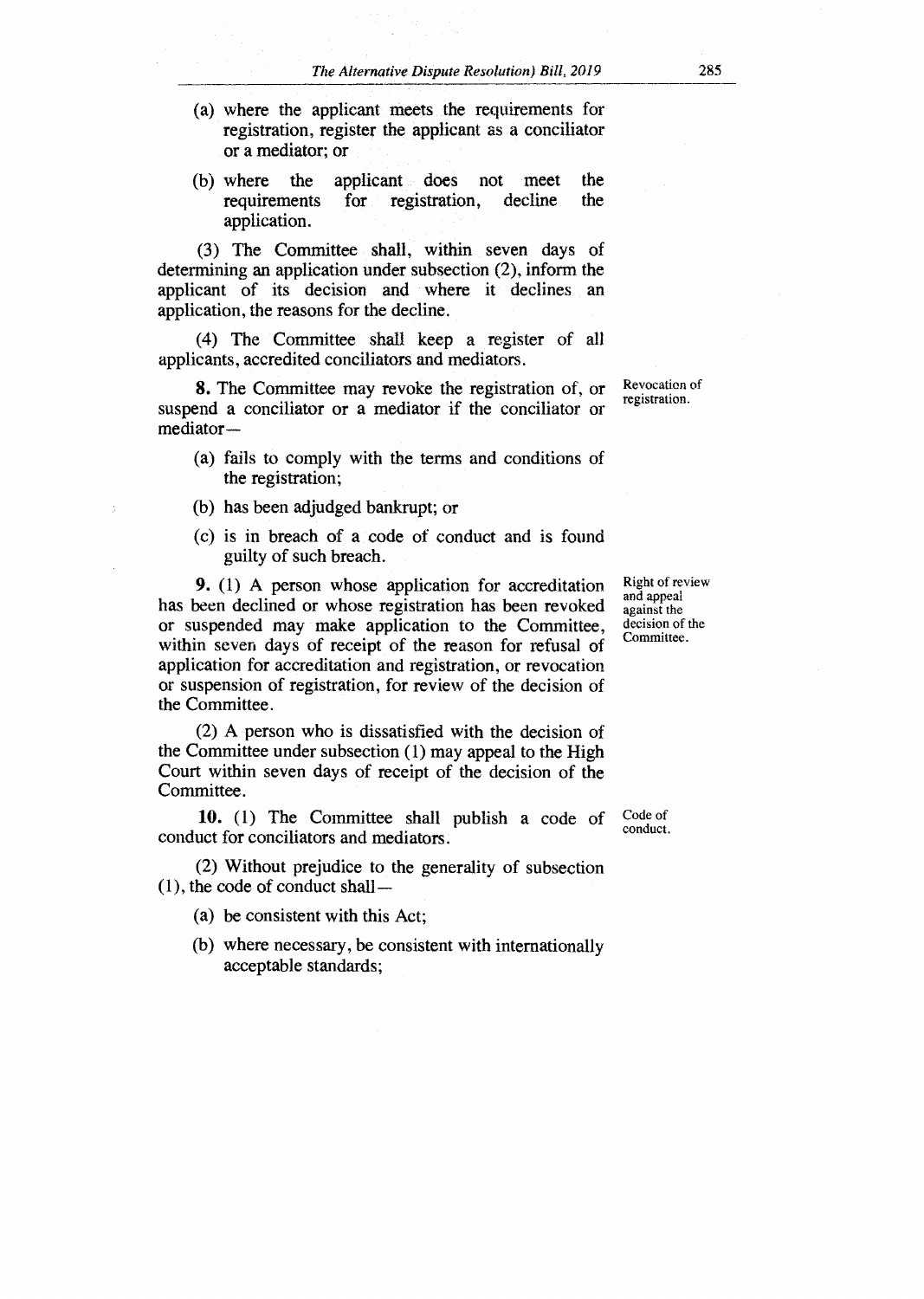- (c) provide for initial and further or continuous training of conciliators and mediators; and
- (d) provide for complaints, disciplinary and grievances procedure concerning conciliators, mediators and traditional dispute resolvers, and relevant enforcement procedures.

#### PART III — CONCILIATION AND MEDIATION

11. (1) A court before which a dispute is filed or pending may refer the dispute for determination through conciliation or mediation where —

- (a) the dispute is with respect to a matter that provides for resolution through alternative dispute resolution;
- (b) the law requires the dispute to be settled through alternative dispute resolution;
- (c) the court is of the view that alternative dispute resolution will facilitate the resolution of the dispute; or
- (d) a party to the dispute, with the consent of the other party, apply to the court to have the whole or part of the dispute referred for resolution through alternative dispute resolution.

(2) A court shall not refer a dispute for resolution through conciliation or mediation if—

- (a) the court determines that there is no dispute between the parties requiring resolution through conciliation or mediation;
- (b) there is no dispute between the parties with regard to the matter agreed to be referred to alternative dispute resolution or covered under this Act;
- (c) the clause making provision for alternative dispute resolution of the agreement, contract or any arrangement entered into by the parties is inoperative, incapable of being performed or void;
- (d) previous attempts at determining the dispute through alternative dispute resolution have failed;
- (e) substantial public interest involving constitutional, environmental, or occupational health and safety issues are involved;

Referral of cases

to conciliation or mediation.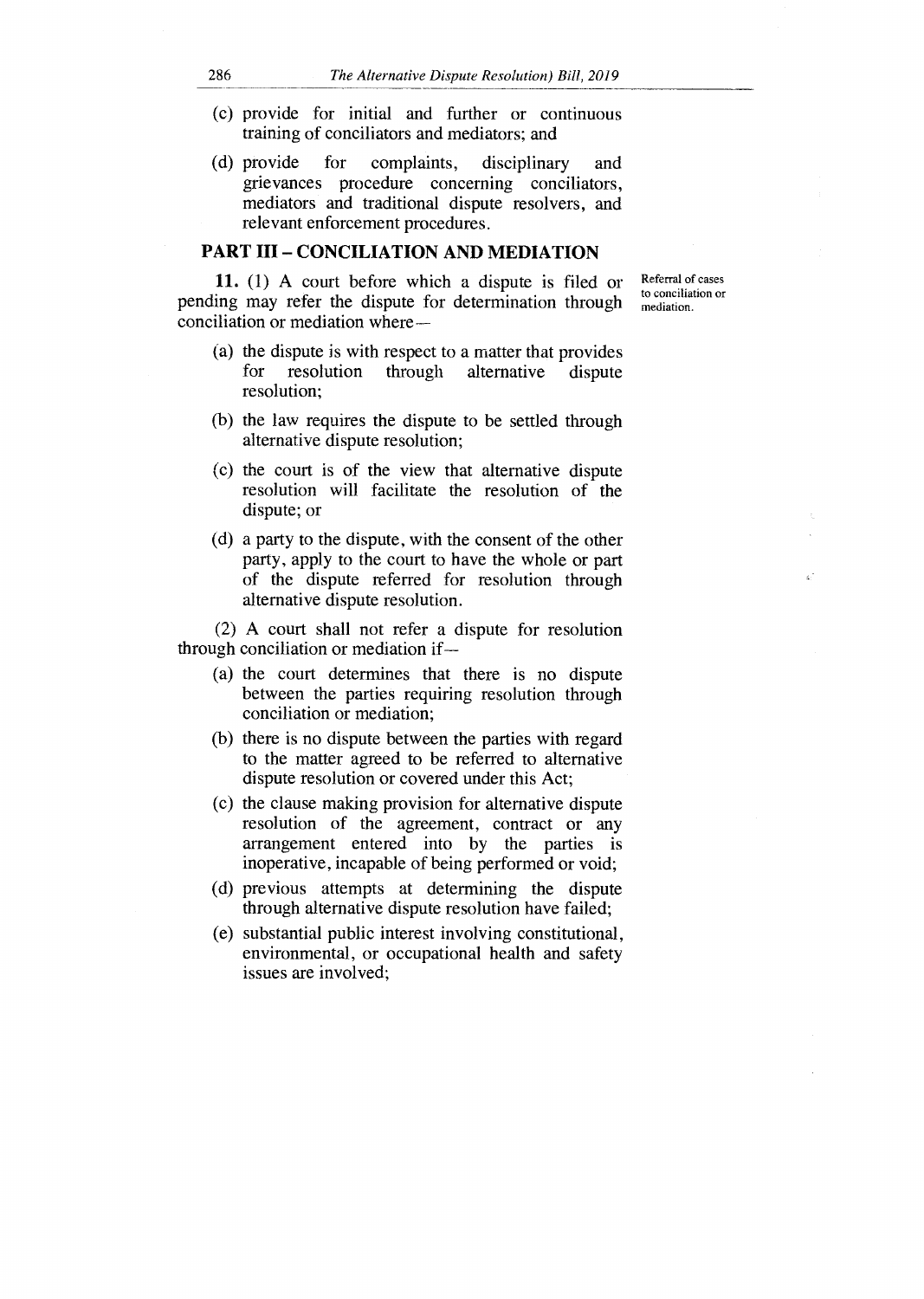- (f) the costs that are likely to be incurred would be disproportionately high;
- (g) there is a likelihood of delay;
- (h) a binding judicial precedent is required; or
- (i) a party is likely to be prejudiced as a result of power imbalances.

(3) A court shall specify the time within which a report on the referral shall be filed with the court.

**12.** (1) Parties may, on their own initiative, use conciliation or mediation to resolve a dispute.

(2) A party shall, where an agreement makes provision for determination of a dispute through conciliation or mediation, refer the dispute arising from such an agreement to conciliation or mediation.

(3) A party to an agreement which has not made provision for submission of a dispute to alternative dispute resolution or a dispute covered under this Act may, with the consent of the other party to the agreement, submit a dispute arising out of that agreement for determination through conciliation or mediation.

**13.** (1) Resolution of a dispute through conciliation or mediation commences —

- (a) when the court refers a dispute to a mediator for conciliation or mediation; or
- (b) a party submits to the other party to a dispute a request to refer the dispute for determination through conciliation or mediation.

(2) The person to whom a request to submit a dispute for determination through conciliation or mediation is sent respond to the invitation within fourteen days of receipt of the request or the period specified in the invitation.

(3) Where a person fails to respond to a request to refer the dispute for determination through conciliation or mediation within the period specified under subsection (2) or in the request, such person shall be deemed to have rejected the request.

**14.** (1) A party to a dispute shall—

Role of the parties.

Commencement of conciliation or mediation.

Submission to conciliation or mediation.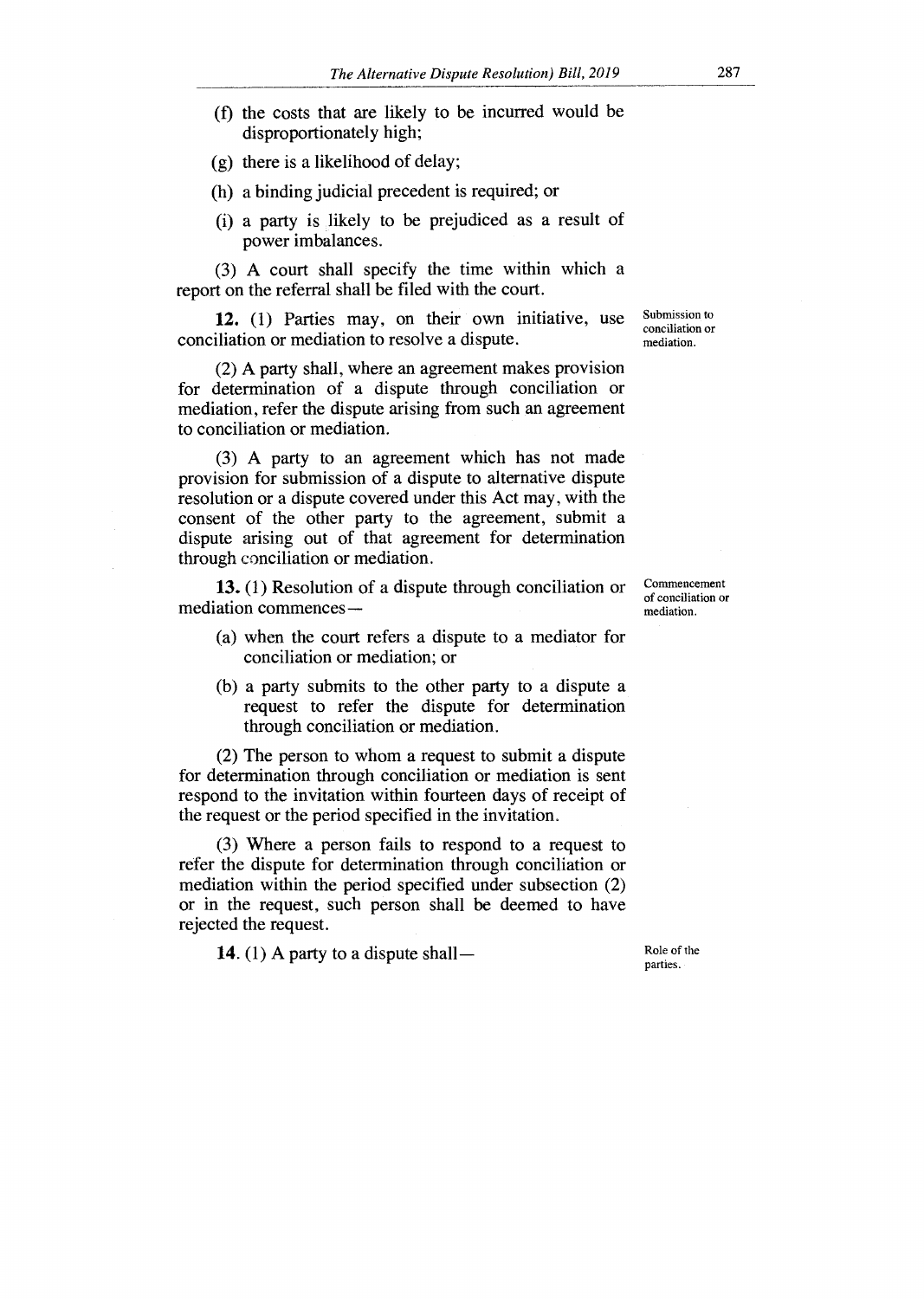- (a) take reasonable measures to resolve the dispute through alternative dispute resolution before resorting to judicial process;
- (b) co-operate with the other party and the conciliator or the mediator in the resolution of the dispute;
- (c) participate in good faith in alternative dispute resolution process;
- (d) maintain confidentiality as provided for under section 30 of this Act; and
- (e) where an agreement is reached, ensure the agreement is written and sign the agreement.

(2) A party is considered to have taken reasonable measures to resolve a dispute through alternative dispute resolution under subsection (1)(a) by —

- (a) notifying the other party of the issues that are in dispute and offering to settle them through alternative dispute resolution;
- (b) responding in the affirmative to a notification under paragraph (a);
- (c) providing relevant information and documents to the other party to enable that other party understand the issues and how they might be resolved;
- (d) considering whether the dispute can be resolved through an alternative dispute resolution process;
- (e) where an alternative dispute resolution mechanism is agreed to —
	- (i) participating in the determination of the conciliator or mediator to facilitate the process; and
	- (ii) attending the alternative dispute resolution process.

**15.** (1) The parties to a dispute may appoint a conciliator or mediator to facilitate alternative dispute resolution process.

Appointment of a conciliator or mediator.

(2) Unless the parties otherwise agree, there shall be one conciliator or mediator.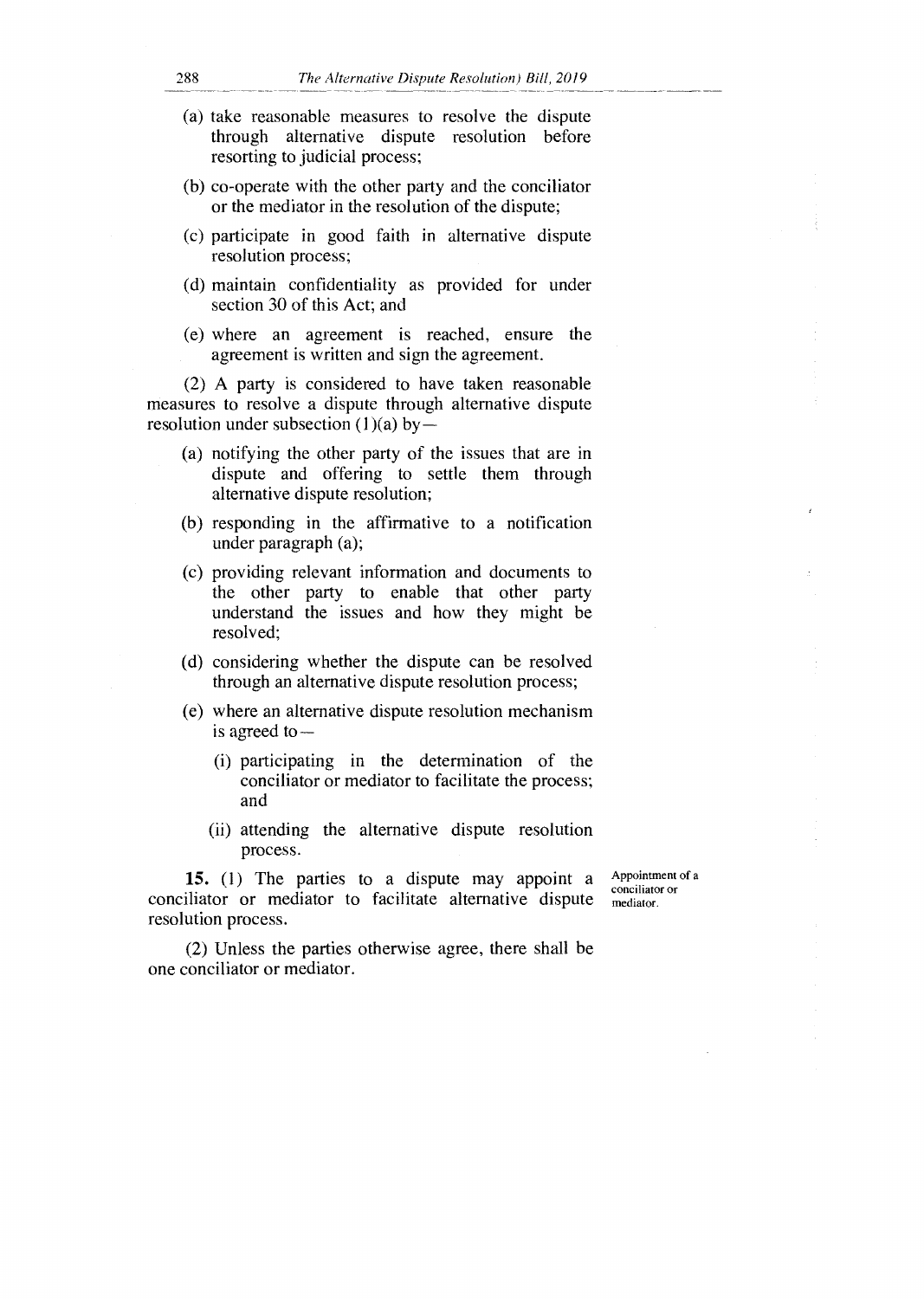(3) Where the parties fail to agree on the appointment of a conciliator or mediator, each party shall appoint their preferred conciliator or mediator.

(4) Where the parties appoint more than one conciliator or mediator, the conciliators or mediators shall act jointly.

**16.** (1) A conciliator or mediator shall, in facilitating the determination of a dispute, be independent and impartial.

Role of a conciliator or mediator.

(2) In determining a dispute, a conciliator or mediator shall —

- (a) conduct an assessment of the parties to the dispute and the dispute before commencement of conciliation or mediation to determine whether conciliation or mediation is appropriate;
- (b) provide a written statement regarding the conciliation or mediation process to the parties at least one day before commencement of conciliation or mediation process setting out —
	- (i) what conciliation or mediation is about;
	- (ii) the rights and obligations of the parties;
	- (iii) the role of parties; and
	- (iv) the role of the conciliator or mediator;
- (c) advise a party who does not have a legal representative or professional advisor in the conciliation or mediation process of their right to seek independent legal or professional advice;
- (d) ensure, at all stages in conciliation or mediation, that a party has the capacity to participate in the process;
- (e) facilitate communication, understanding, and assist parties to identify their needs and interests to enable the parties resolve the dispute;
- (f) prepare a report within three days of the conclusion of the conciliation or mediation process or such period as may be directed by the court; and
- (g) prepare and authenticate a settlement agreement.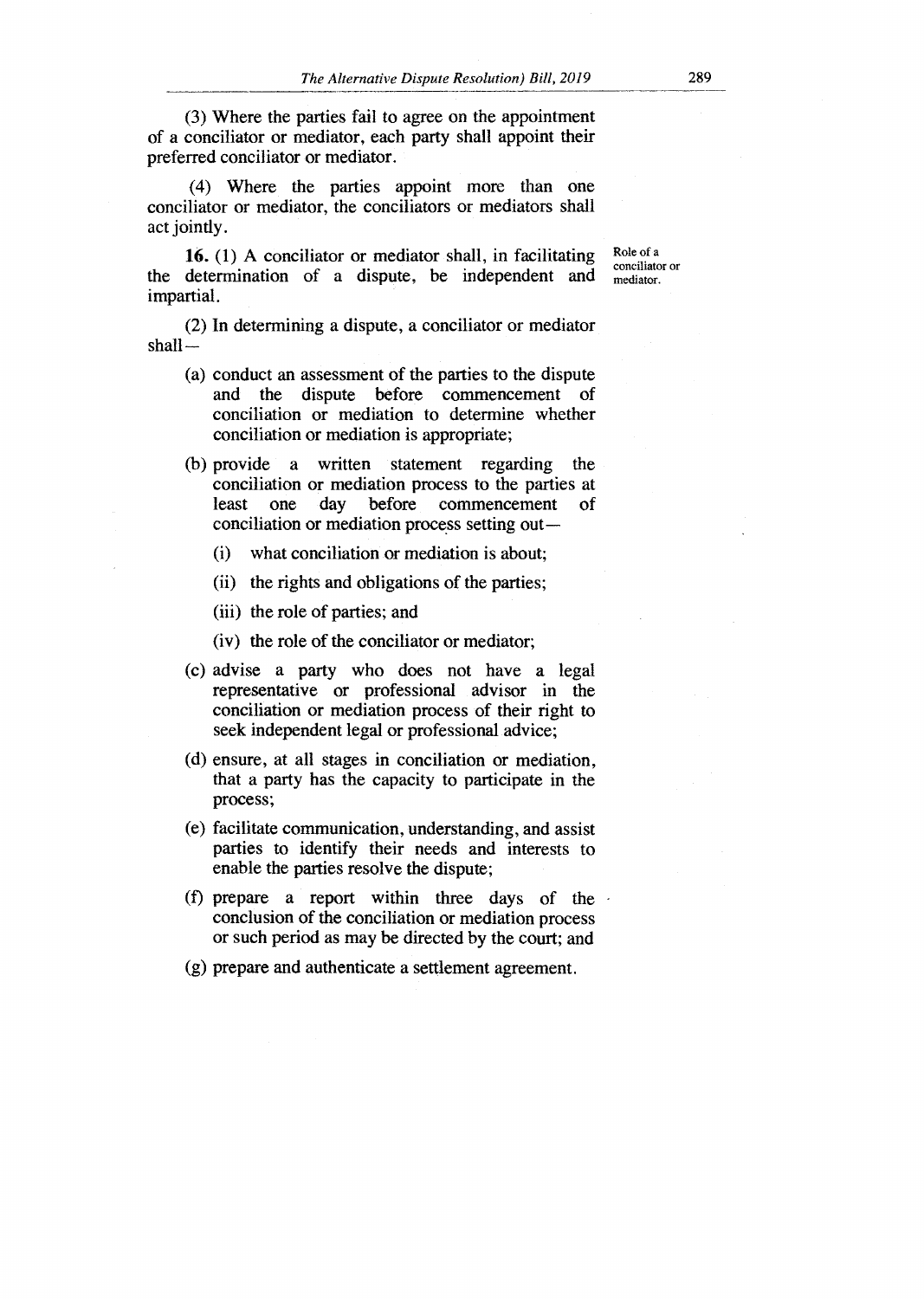(3) A conciliator or mediator shall conduct the conciliation or mediation process in such manner as he or she considers appropriate for the effective determination of the dispute and shall, for this purpose —

- (a) take into account the wishes of the parties including any request by a party that the conciliator or mediator hear oral statements; and
- (b) take steps to ensure the speedy settlement of the dispute.

**17.** (1) A conciliator or mediator shall, before accepting the appointment to act as a conciliator or mediator in the resolution of a dispute, disclose any circumstance which may —

(a) create a likelihood of bias; or

(b) affect the conduct of the conciliation or mediation process.

(2) A conciliator or mediator shall promptly disclose to the parties any circumstance which arises during conciliation or mediation and which is likely to affect —

(a) the impartiality of the conciliator or mediator; or

(b) the conduct of the conciliation or mediation.

(3) Parties to a conciliation or mediation process may substitute a conciliator or mediator who makes a disclosure under subsection (2).

**18.** (1) The parties may revoke the appointment of a conciliator or mediator who, without reasonable cause, fails  $to -$ 

(a) commence the conciliation or mediation process within the period agreed by the parties; or

(b) conduct conciliation or mediation within the rules.

(2) A conciliator or mediator may resign at any time after appointment.

(3) A conciliator or mediator who has resigned or whose appointment has been revoked shall, within seven days of revocation of appointment or resignation prepare a report and furnish a copy of the report to the parties and, to the court where the dispute was referred for resolution by that court.

Revocation of appointment of a conciliator or mediator.

Disclosure by a conciliator or mediator.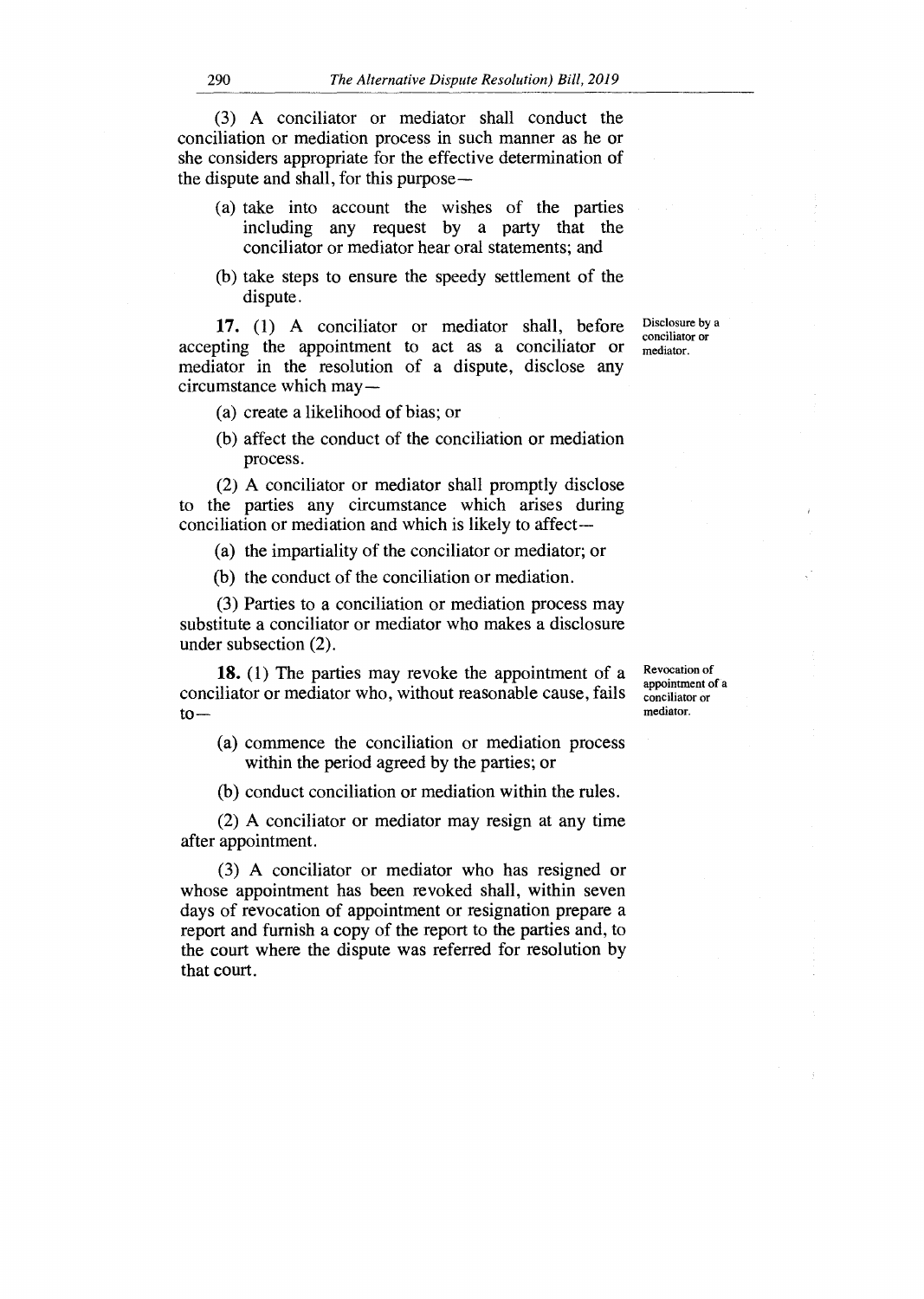(4) The parties shall, within fourteen days from the date of revocation of the appointment or resignation of a conciliator or mediator, appoint another conciliator or mediator.

**19.** (1) A person who is not a party to conciliation or  $\frac{\text{Attendance and } }{\text{representation in}}$ mediation shall not attend the alternative dispute resolution conciliation or<br>process unless the parties agree and the conciliator or mediation. process unless the parties agree and the conciliator or mediator consents to the attendance.

(2) A party to conciliation or mediation may be represented by an advocate, an expert or by such other person as the party shall consider appropriate.

(3) A conciliator or mediator may, where necessary and where the parties agree to pay the expenses, obtain expert advice on a technical aspect of a dispute.

(4) A request for the services of an expert may be made by the conciliator or mediator, or by a party with the consent of the other party.

(5) A party shall communicate, in writing to the conciliator or mediator and the other party, the name, address and the extent of the authority of any representative at least seven days before the representative's participation in conciliation or mediation.

**20.** (1) A conciliator or mediator shall, in consultation with the parties, determine the date and time for the conduct of the conciliation or mediation process.

(2) The conciliator or mediator shall determine, in consultation with the parties to the dispute, a convenient place and time for the conduct of the conciliation or mediation process.

**21.** (1) A party shall submit to the conciliator or mediator and the other party to the dispute a statement of issues at least seven days before the first session of conciliation or mediation or within such period as the parties may agree.

(2) A conciliator or mediator may request each party to submit —

(a) a written statement of that party's position;

(b) the facts and grounds in support of that position; and

Date, time and place of conciliation or mediation.

Identification of issues in dispute.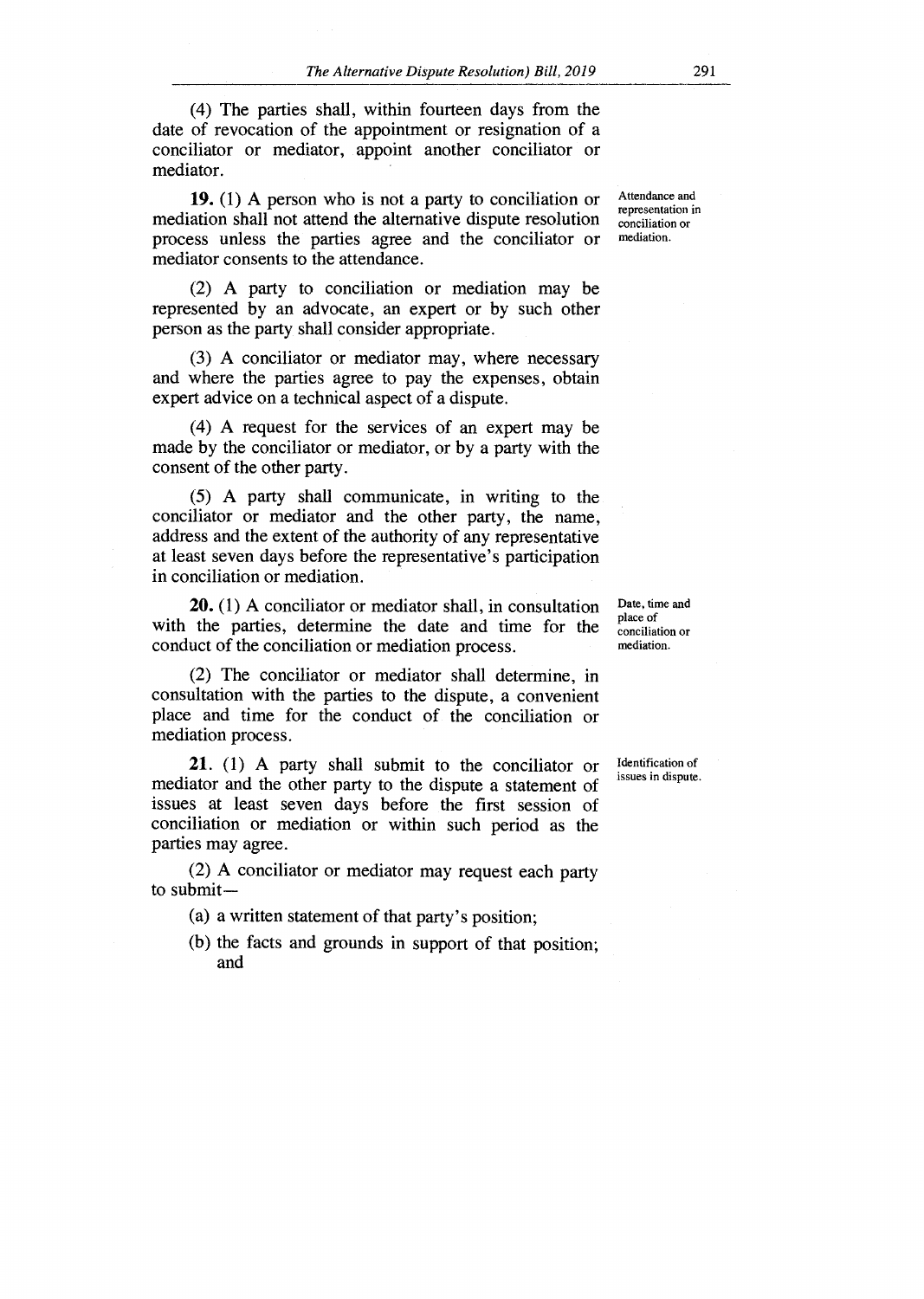(c) any documents and evidence that the party considers appropriate.

(3) A conciliator or mediator may request a party to submit additional information at any stage of conciliation or mediation proce

22. (1) A record, report, settlement agreement or any document submitted or prepared in the course of the conciliation or mediation process shall be confidential and not submitted to any person who is not a party to the conciliation or mediation proceedings.

(2) For the purposes of subsection (1) a party shall not rely, as evidence in judicial proceedings, on —

- (a) the record of the conciliation or mediation;
- (b) a statement made at the conciliation or mediation; Or
- (c) any information obtained during a conciliation or mediation process.

(3) A conciliator or mediator shall not disclose information submitted in the course of a conciliation or mediation process to any person who is not a party to the process without the consent of the parties.

(4) The parties may expressly waive the confidentiality requirement under subsection (1).

(5) The confidentiality requirement under this Act shall not apply where disclosure is —

(a) required by law;

- (b) necessary to protect a child or a vulnerable person;
- (c) necessary to report or lessen a serious and imminent threat to the life, health or property of a person;
- (d) necessary to report the commission or prevent the likely commission of an offence;
- (e) necessary for the purpose of enforcement of the settlement agreement; or
- (f) necessary to prove or disprove a claim or complaint concerning negligence or misconduct of a conciliator or mediator based on conduct occurring during conciliation or mediation.

Confidentiality of conciliation or mediation.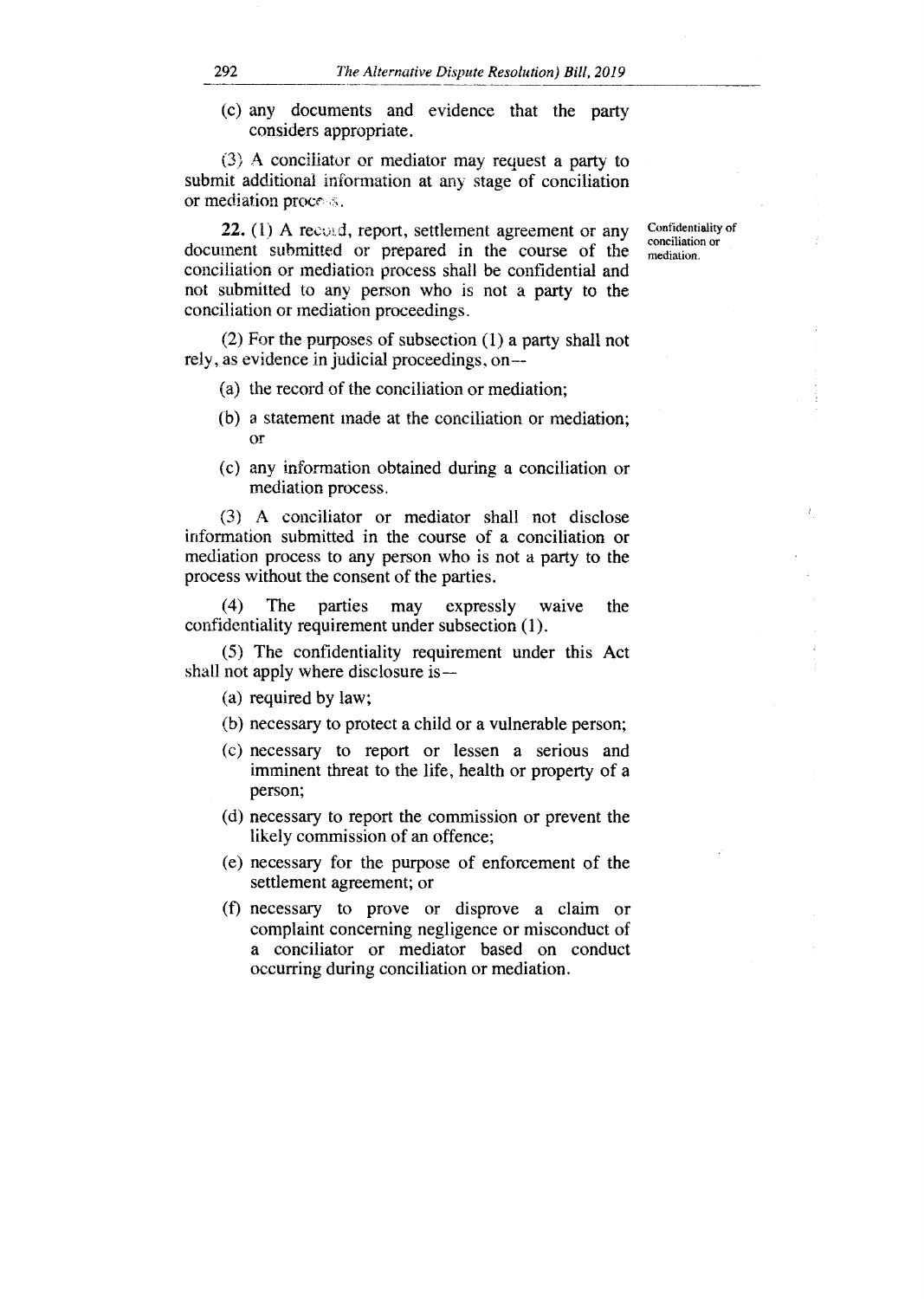(6) Evidence submitted or used in a conciliation or mediation process which is admissible or subject to discovery in proceedings shall not be or become inadmissible or subject to confidentiality solely because it was submitted or used in conciliation or mediation.

**23.** (1) A conciliator or mediator may formulate terms of a possible settlement if it appears that there exist issues to a dispute to which the parties are agreeable and submit them to the parties for adoption and signature.

(2) Where the parties reach an agreement, the conciliator or mediator shall prepare a settlement agreement within three days of such agreement.

(3) The conciliator or mediator shall explain the contents of the settlement agreement to the parties and, where the parties agree to the contents of the agreement, require the parties to execute the agreement in the presence of the conciliator or mediator.

(4) A settlement agreement shall, upon execution by the parties, be binding on the parties.

(5) A conciliator or mediator shall authenticate a settlement agreement and furnish a copy of the agreement to each party and, the court, where a dispute was referred to conciliation or mediation by a court.

**24.** (1) A conciliation or mediation process ends when

End of conciliation or mediation.

- (a) the parties execute a settlement agreement;
- (b) the conciliator or mediator, upon consultation with the parties, determines that further conciliation or mediation is not feasible;
- (c) the parties jointly submit a notice in writing to the conciliator or mediator that they do not intend to proceed with the conciliation or mediation process; or
- (d) a party submits a notice, in writing, to the conciliator or mediator and the other party that he or she does not intend to proceed with the conciliation or mediation process.

(2) Within seven days of the conclusion of a conciliation or mediation process the conciliator or **Settlement** agreement.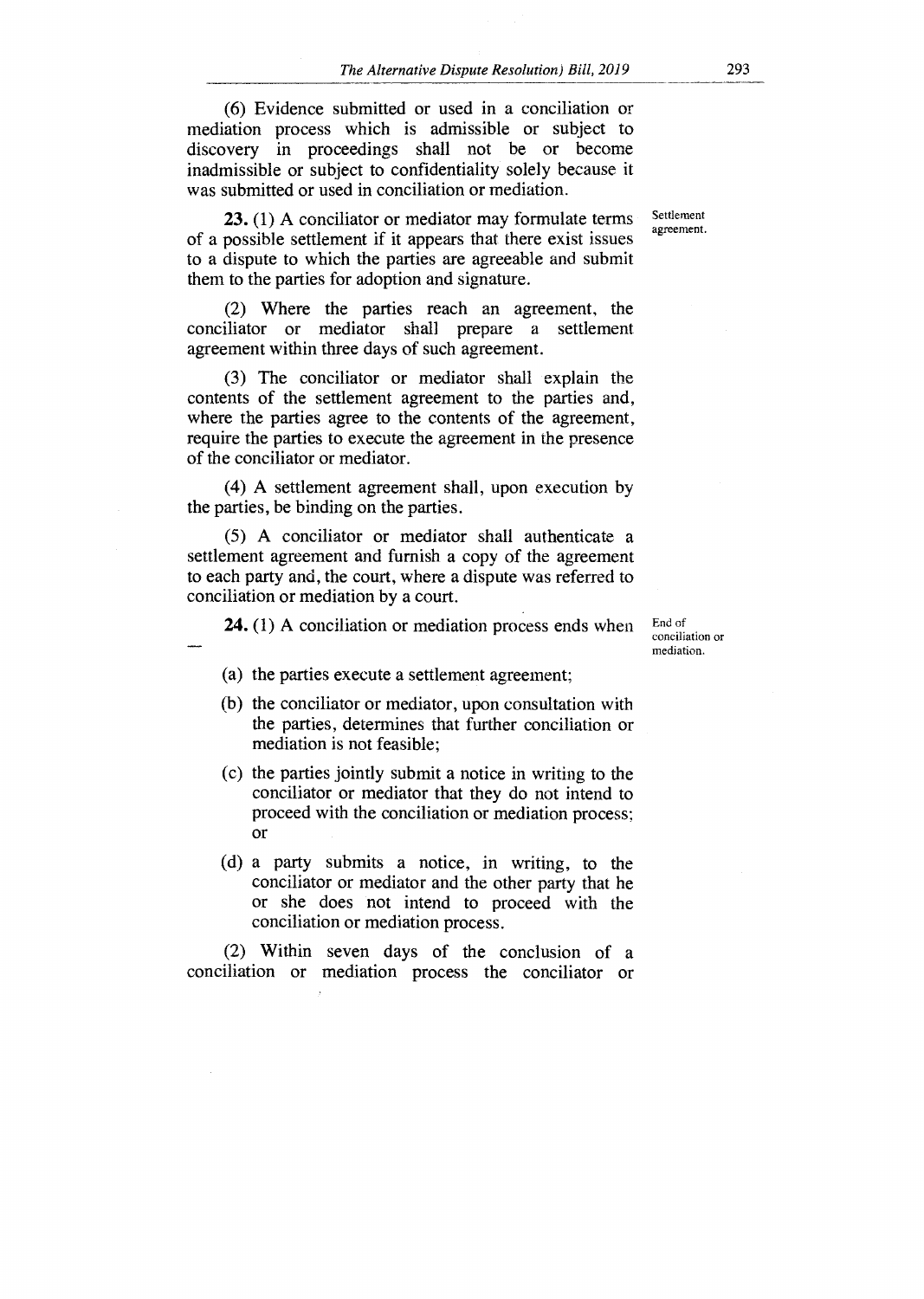mediator shall submit a copy of the report to the parties and to the court, where the dispute was referred to conciliation or mediation by a court.

(3) Where the parties agree to settle the dispute, the conciliator or mediator shall submit, within seven days of the settlement, a copy of the report together with a copy of the settlement agreement the parties and to the court, where the dispute was referred to conciliation or mediation by a court.

**25.** A conciliator or mediator shall not, unless with the consent of the parties or required by law —

- (a) act as an arbitrator or representative or an advocate of a party in any judicial proceeding in respect of a dispute he or she facilitated; and
- (b) be presented by the parties as a witness in any proceedings arising out of or in connection with conciliation or mediation he or she facilitated.

**26.** (1) A conciliator or mediator is not liable for any act or omission in the performance of his or her role under this Act unless the conciliator or mediator is proven to have acted fraudulently, negligently or in bad faith.

#### **PART IV — TRADITIONAL DISPUTE RESOLUTION**

**27.** (1) A person shall not act as a traditional dispute resolver unless acquainted with the customary law to be applied in resolving the dispute.

(2) A traditional dispute resolver shall be impartial and apply the rules of natural justice.

(2) The Committee may, in as far as is reasonably practicable, prepare and maintain a list of traditional dispute resolvers.

**28.** (1) A party may submit a dispute for resolution through a traditional dispute resolution process.

(2) A court before which a dispute is filed or pending may refer a dispute for resolution through a traditional dispute resolution process at any time where —

(a) the court determines that traditional dispute resolution will facilitate the resolution of the dispute or a part of the dispute; or

Role of a conciliator or mediator in other proceedings.

Exclusion of liability.

Competence of a traditional dispute resolver.

Submission to traditional dispute resolution.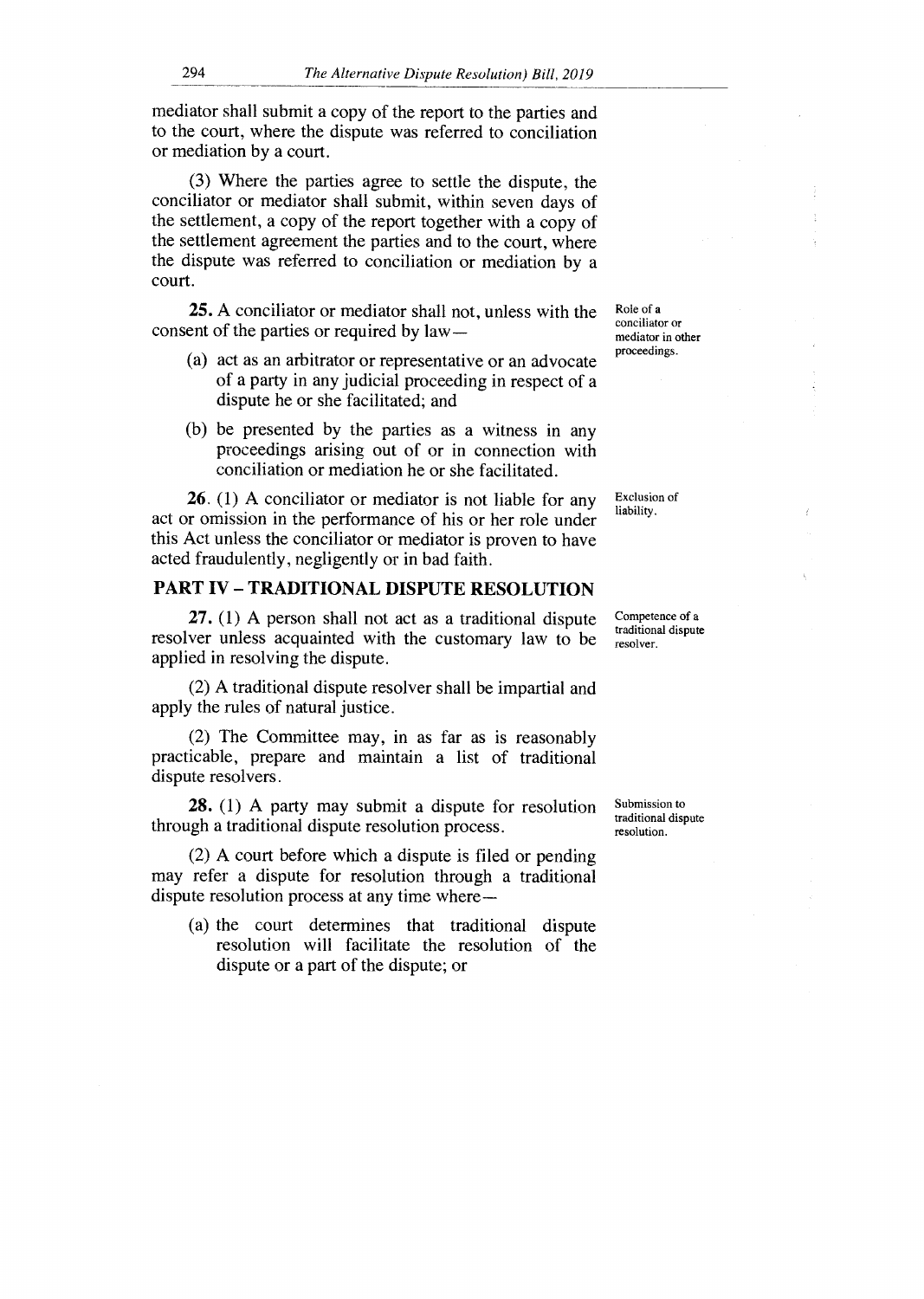(b) a party to the dispute, with the consent of the other party, apply to the court to have the whole or part of the dispute referred to traditional dispute resolution.

(3) A person shall not be forced or coerced to submit to traditional dispute resolution process.

(4) Traditional dispute resolution process shall be void where the process or settlement agreement contravenes the Constitution, a written law or public policy.

**29.** (1) A traditional dispute resolution process ends when—

End of traditional dispute resolution.

- (a) the parties reach an agreement; or
- (b) a traditional dispute resolver, upon consultation with the parties, determines that further traditional dispute resolution is not feasible.

(2) At the end of a traditional dispute resolution process —

- (a) where a settlement agreement is reached, the traditional dispute resolver shall, within seven days of the settlement—
	- (i) prepare a settlement agreement for execution by the parties; and
	- (ii) submit a copy of the settlement agreement to the parties and to the court, where the dispute was referred to traditional dispute resolution by a court;
- (b) where traditional dispute resolution process is terminated by the traditional dispute resolver or a party to the dispute, the resolver shall, within seven days of the settlement —
	- (i) prepare a report; and
	- (ii) furnish a copy of the report to the parties or the parties and the court where the dispute was referred to traditional dispute resolution by a court.

(3) Except where a dispute was referred for resolution through traditional dispute resolution or at the request of the parties, a settlement agreement need not be in writing.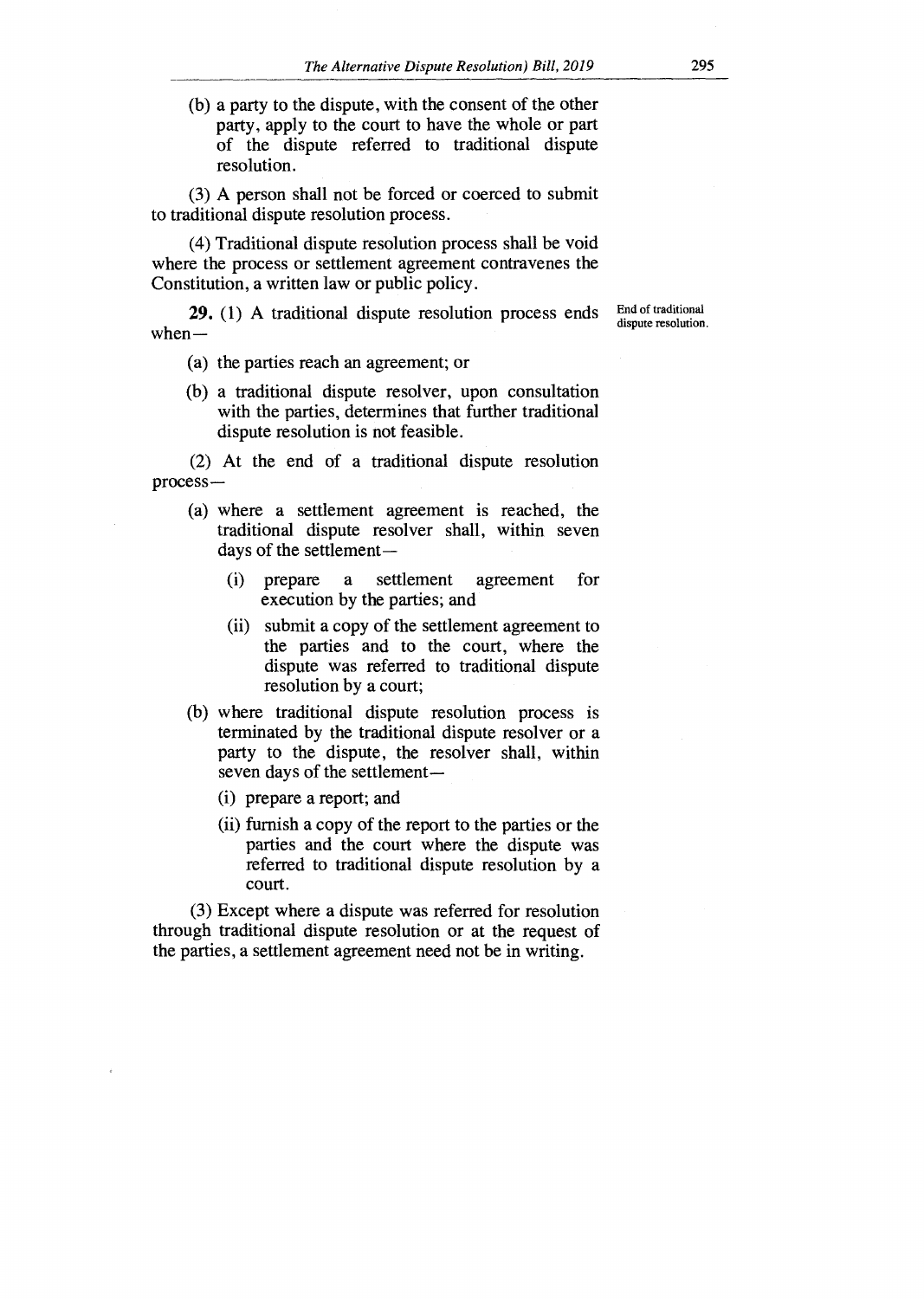Effect of settlement agreement. 30. (1) A settlement agreement in traditional dispute resolution is binding between the parties.

(2) A settlement agreement may for the purpose of record and enforcement be registered at the court with jurisdiction or a court that referred the dispute to traditional dispute resolution.

#### PART V —RECOURSE TO COURT AND RECOGNITION AND ENFORCEMENT OF SETTLEMENT AGREEMENT

31. An advocate shall, prior to initiating judicial proceedings, advice a party to consider resolving the dispute by way of alternative dispute resolution.

32. (1) A party shall file with the court an alternative dispute resolution certificate in the prescribed form, at the time of commencing judicial proceedings, stating that alternative dispute resolution has been considered.

(2) A party entering appearance shall file with the court an alternative dispute resolution certificate in the prescribed form, at the time that party enters appearance or acknowledges the claim, stating that alternative dispute resolution has been considered.

(3) An advocate shall file with the court an alternative dispute resolution certificate in the prescribed form, at the time of instituting judicial proceedings or entering appearance, stating that the advocate has advised a party to consider alternative dispute resolution.

(4) A court may take into account the fact that a party has considered or participated in alternative dispute resolution when making orders as to costs, case management or such orders as the court determines.

33. A party may apply to the High Court or the court that referred the dispute for resolution through an alternative dispute resolution process —

- (a) for an interim measure of protection;
- (b) to challenge jurisdiction of the alternative dispute resolution;
- (c) to challenge the appointment or impartiality of the conciliator, mediator or traditional dispute resolver;

Duty of advocate to advise on alternative dispute resolution.

Confirmation that alternative dispute resolution has been considered.

Resort to judicial proceedings.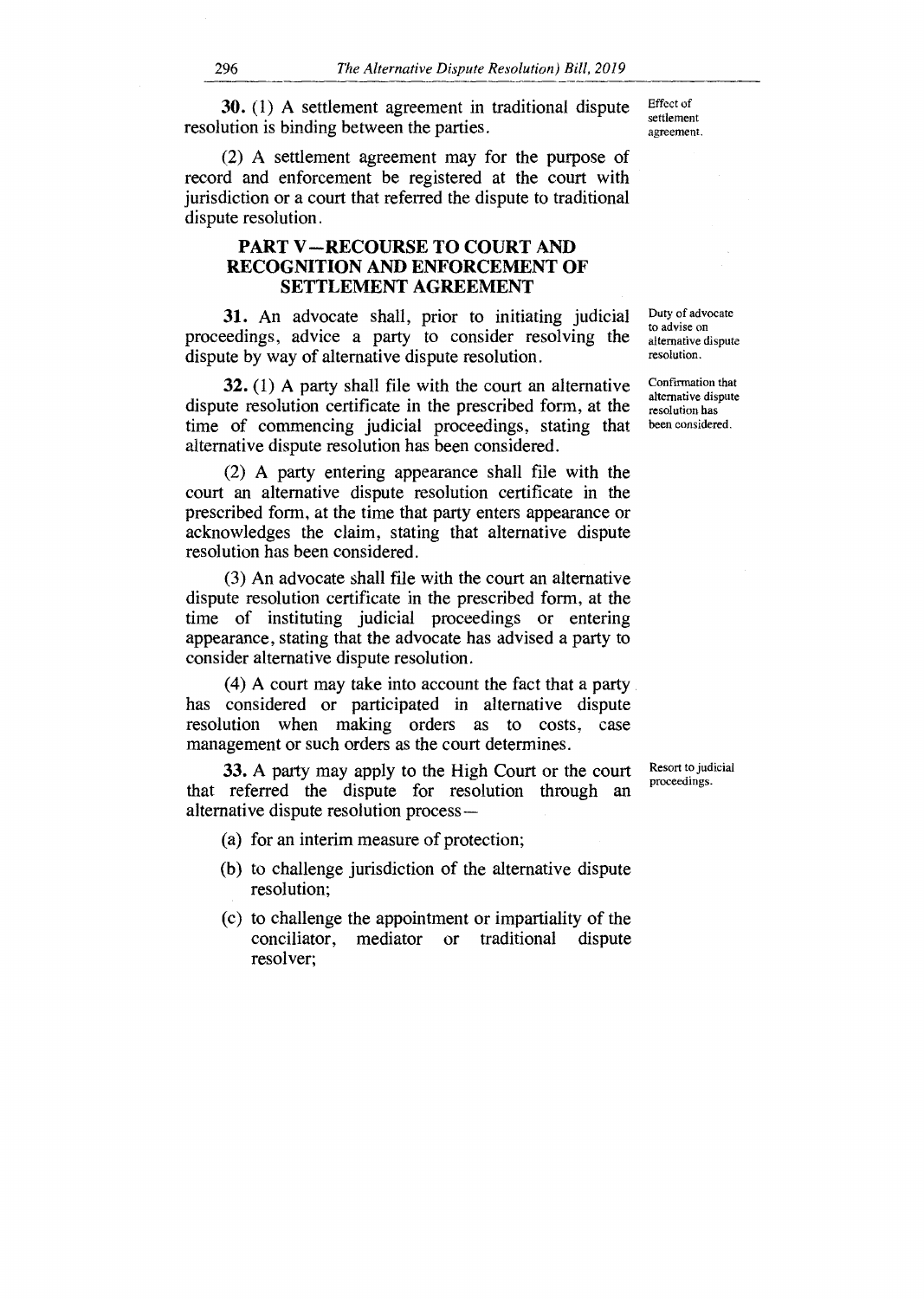- (d) to challenge referral of the dispute to alternative dispute resolution; or
- (e) to challenge the settlement agreement.

**34.** (1) A referral of a dispute for determination through alternative dispute resolution under section 11 of this Act shall serve as a stay of proceedings.

(2) A court before which proceedings are brought in a dispute which is the subject of alternative dispute resolution agreement or pending before alternative dispute resolution process may, if a party so applies not later than the time when that party enters appearance or acknowledges the claim against which the stay of proceedings is sought, stay the proceedings and refer the parties to alternative dispute resolution.

(3) Proceedings before the court shall not be continued after an application under subsection (2) has been made and the matter remains undetermined.

(4) Where the court declines to stay judicial proceedings, any provision of the alternative dispute resolution agreement to the effect that a settlement agreement is a condition precedent to the bringing of judicial proceedings in respect of any dispute is of no effect in relation to those proceedings.

**35.** (1) Where a referral to alternative dispute resolution leads to the settlement of a dispute or part of the dispute the settlement shall be —

Recognition and enforcement of a settlement agreement.

- (a) prepared and filed in court;
- (b) recorded by the court as a judgment of the court; and
- (c) enforced by the court as its judgment.

(2) Where the referral does not lead to a settlement, the court shall continue with the proceedings from the point at which the referral was made for alternative dispute resolution.

(3) A settlement agreement shall be recognized as binding and upon application in writing to the High Court or the court that referred the matter to alternative dispute resolution, be enforced subject to this section and section 36.

Stay of proceedings.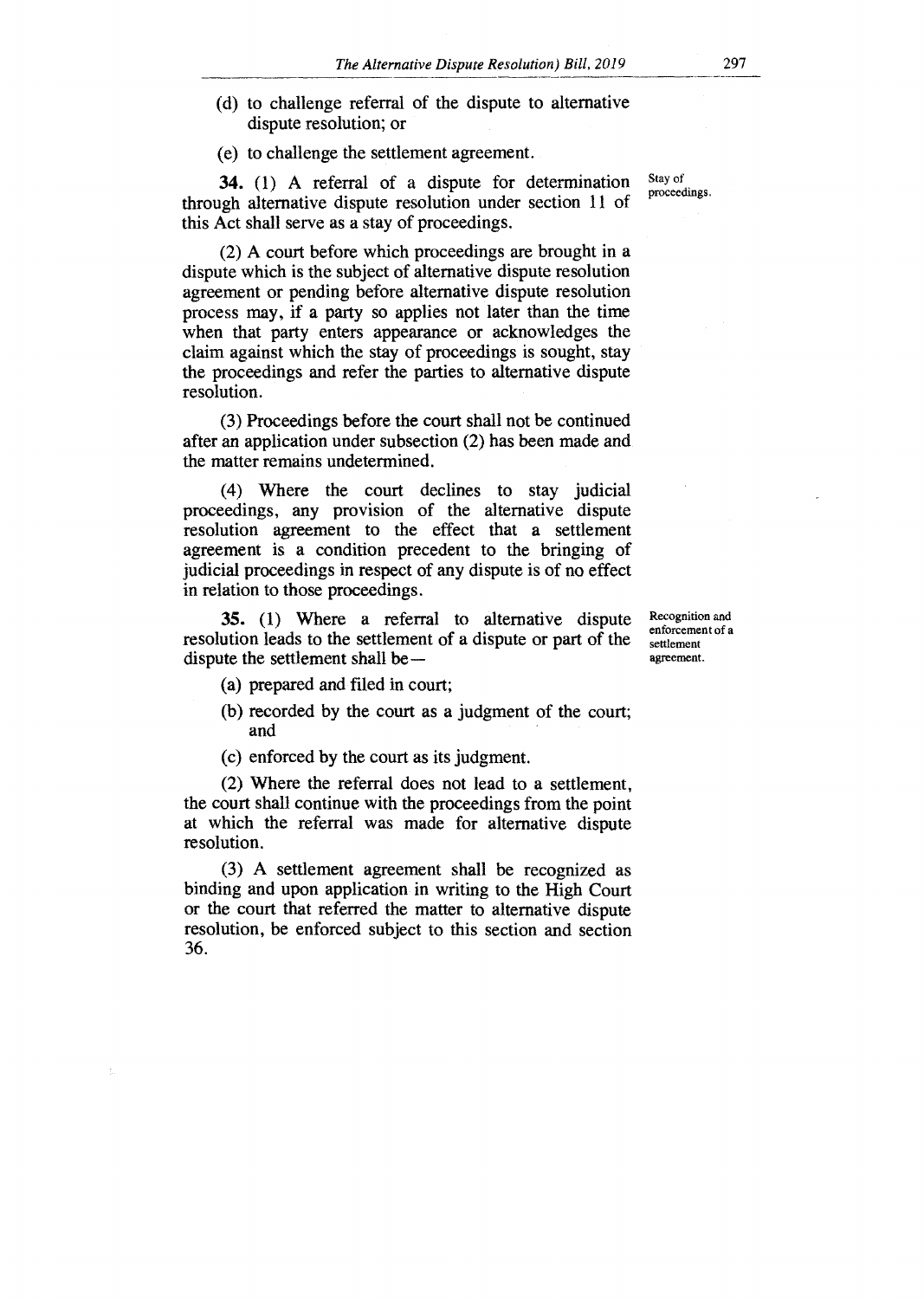- (a) the original settlement agreement or a duly certified copy of it; and
- (b) the original report or a duly certified copy of it.

**36.** The recognition or enforcement of a settlement agreement may be refused where —

- (a) at the request of the party against whom it is invoked, that party furnishes to the High Court or the court referring the dispute to alternative dispute resolution proof that —
	- (i) a party to the alternative dispute resolution process was under some incapacity;
	- (ii) the settlement agreement is not valid under the law to which the parties have subjected it or, failing any indication of that law, under the law of the country where the settlement agreement was made;
	- (iii) the party against whom the settlement agreement is invoked was not given proper notice of the appointment of a conciliator, mediator or traditional dispute resolver;
	- (iv) the party against whom the settlement agreement is invoked was not given proper notice of the alternative dispute resolution process or was otherwise unable to present its case;
	- (v) the settlement agreement deals with a dispute not contemplated by or not falling within the terms of the referral to alternative dispute resolution, or it contains decisions on issues beyond the scope of the referral to alternative dispute resolution, provided that if the decisions on issues referred to alternative dispute resolution can be separated from those not so referred, that part of the settlement agreement which contains decisions on issues referred to

Grounds for refusal of recognition or enforcement of a settlement agreement.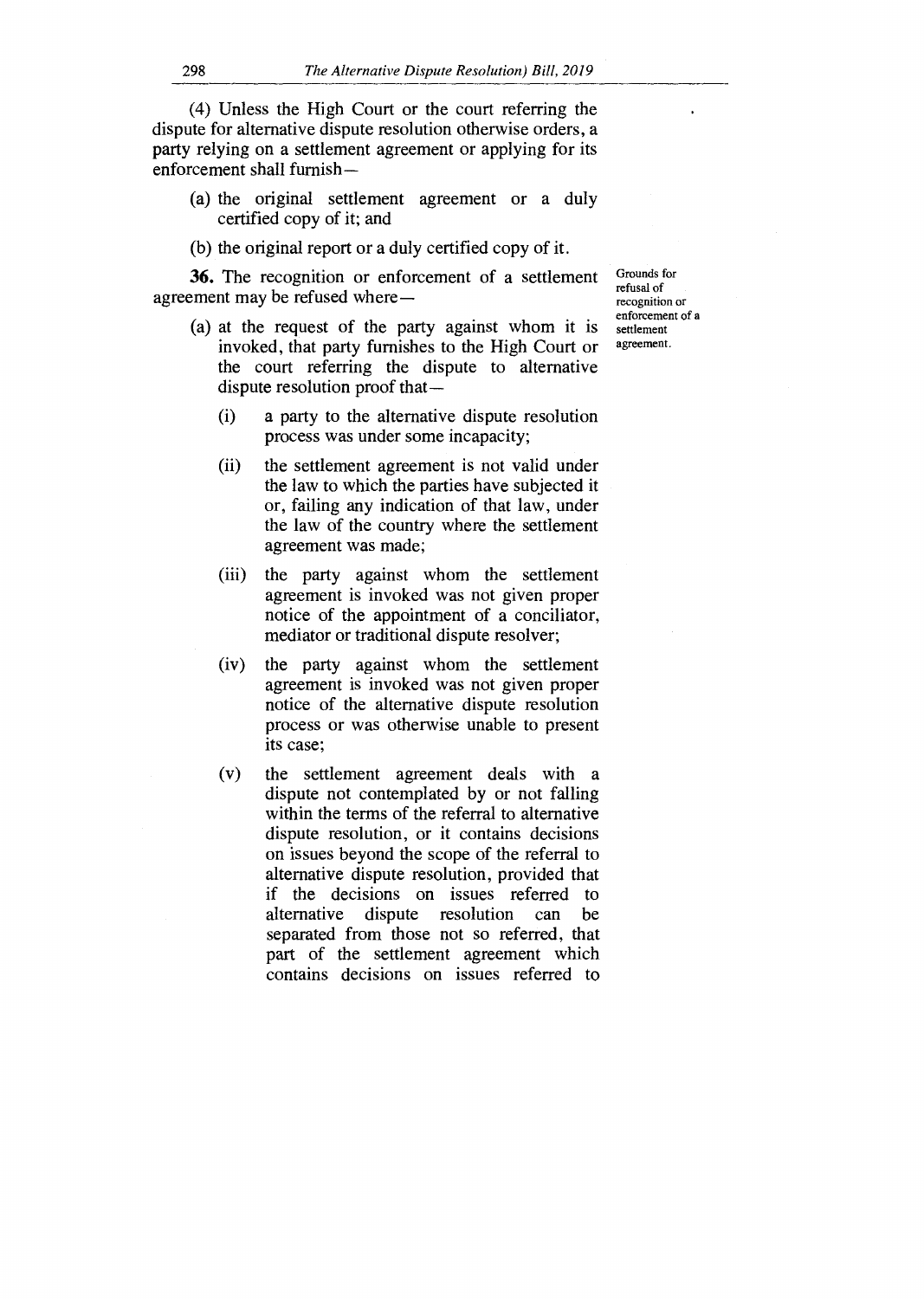alternative dispute resolution may be recognized and enforced;

- (vi) the appointment of the conciliator, mediator or traditional dispute resolver was not in accordance with the alternative dispute resolution clause, this Act or any other law or the law of the country where the alternative dispute resolution took place;
- (vii) the alternative dispute resolution process was not conducted in accordance with the alternative dispute resolution clause, this Act or any other law or the law of the country where the alternative dispute resolution took place;
- (viii) the settlement agreement has not yet become binding on the parties or has been set aside or suspended by a court of the country in which, or under the law of which that settlement agreement was made; or
- the making of the settlement agreement was  $(ix)$ induced or affected by fraud, bribery, corruption or undue influence;
- (b) if the High Court or the court finds that
	- (i) the subject-matter of the dispute is not capable of settlement by alternative dispute resolution under the law of Kenya; or
	- (ii) the recognition or enforcement of the settlement agreement would be contrary to the public policy.

#### **PART VI — MISCELLANEOUS PROVISIONS**

37. Where the subject matter of alternative dispute resolution involves a dispute to which any limitation period under the Limitations of Actions Act applies, the parties to alternative dispute resolution process may agree in writing to suspend the running of the limitation period from the date of commencement of alternative dispute resolution process to the end of alternative dispute resolution process.

Limitation period.

Cap. 22.

38. (1) Unless the parties agree otherwise, the parties shall equally pay alternative dispute resolution expenses including the fees and expenses of—

Alternative dispute resolution expenses.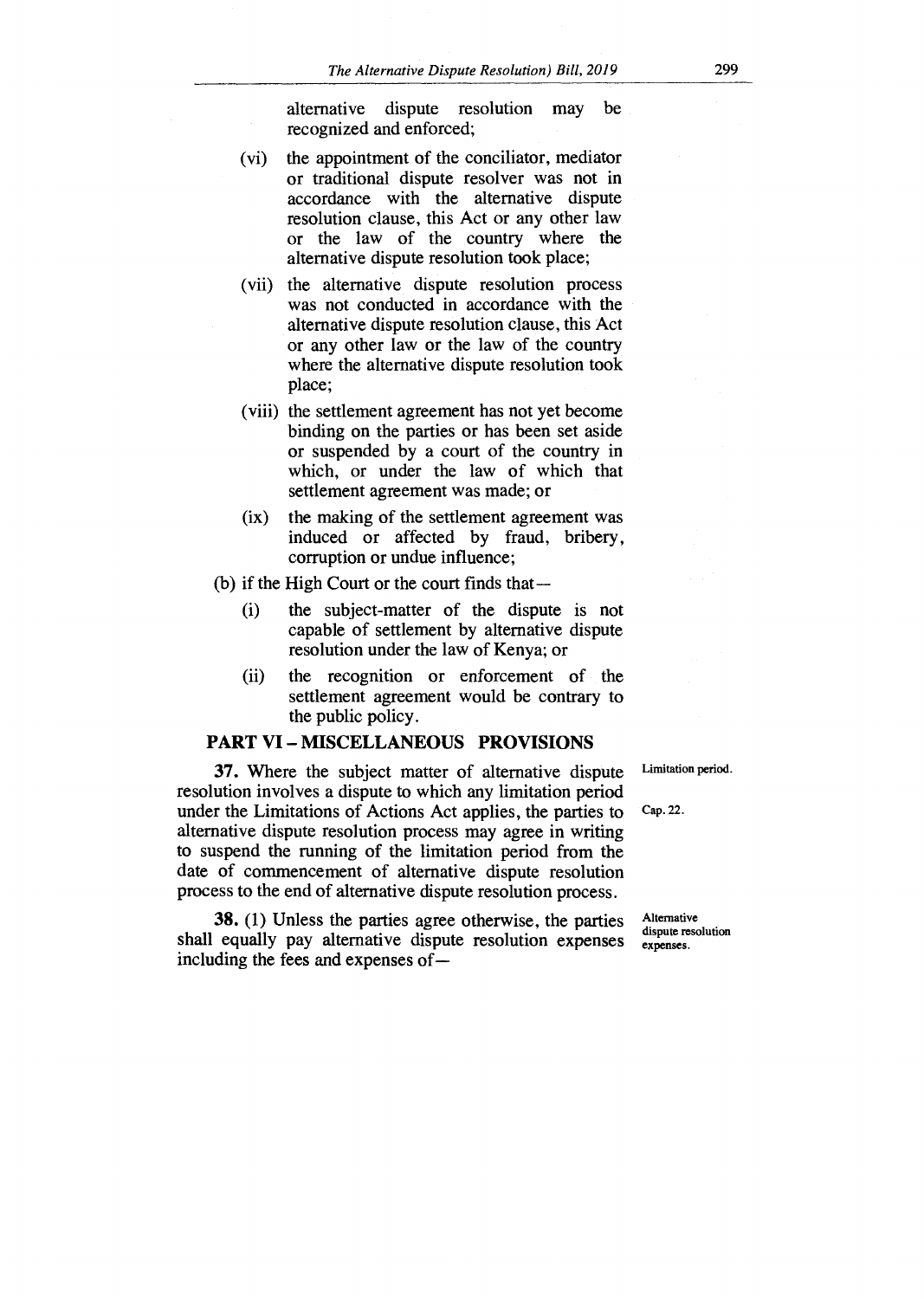- (a) the conciliator or mediator;
- (b) any administrative assistance received;
- (c) experts called; and
- (d) any expenses incurred in connection with the alternative dispute resolution process and the settlement agreement.

(2) The alternative dispute resolution expenses shall be on the basis of a written agreement entered into between the parties and the conciliator or mediator at the commencement of the alternative dispute resolution process.

(3) The alternative dispute resolution expenses shall be reasonable and proportionate to the importance of the issue or issues at stake and to the amount of work carried out by the conciliator or mediator.

**39.** (1) The Chief Justice may make rules of practice and procedure, and regulations generally for the better carrying into effect of any provisions of this Act.

Rules and regulations.

(2) Without prejudice to the generality of subsection (1), the Chief Justice may make rules and regulations to provide for-

- (a) submission and referral of a dispute to alternative dispute resolution;
- (b) appointment of a conciliator, mediator or traditional dispute resolver;
- (c) the specific roles applicable to a mediator, conciliator, a traditional alternative dispute resolver or any other person facilitating alternative dispute resolution process;
- (d) the conduct of alternative dispute resolution process;
- (e) the forms to be used for submission or referral of a dispute to alternative dispute resolution, filing of a settlement agreement, or any matter to be filed;
- (f) the requirements and the process of application for accreditation and registration of conciliators and mediators, and related activities;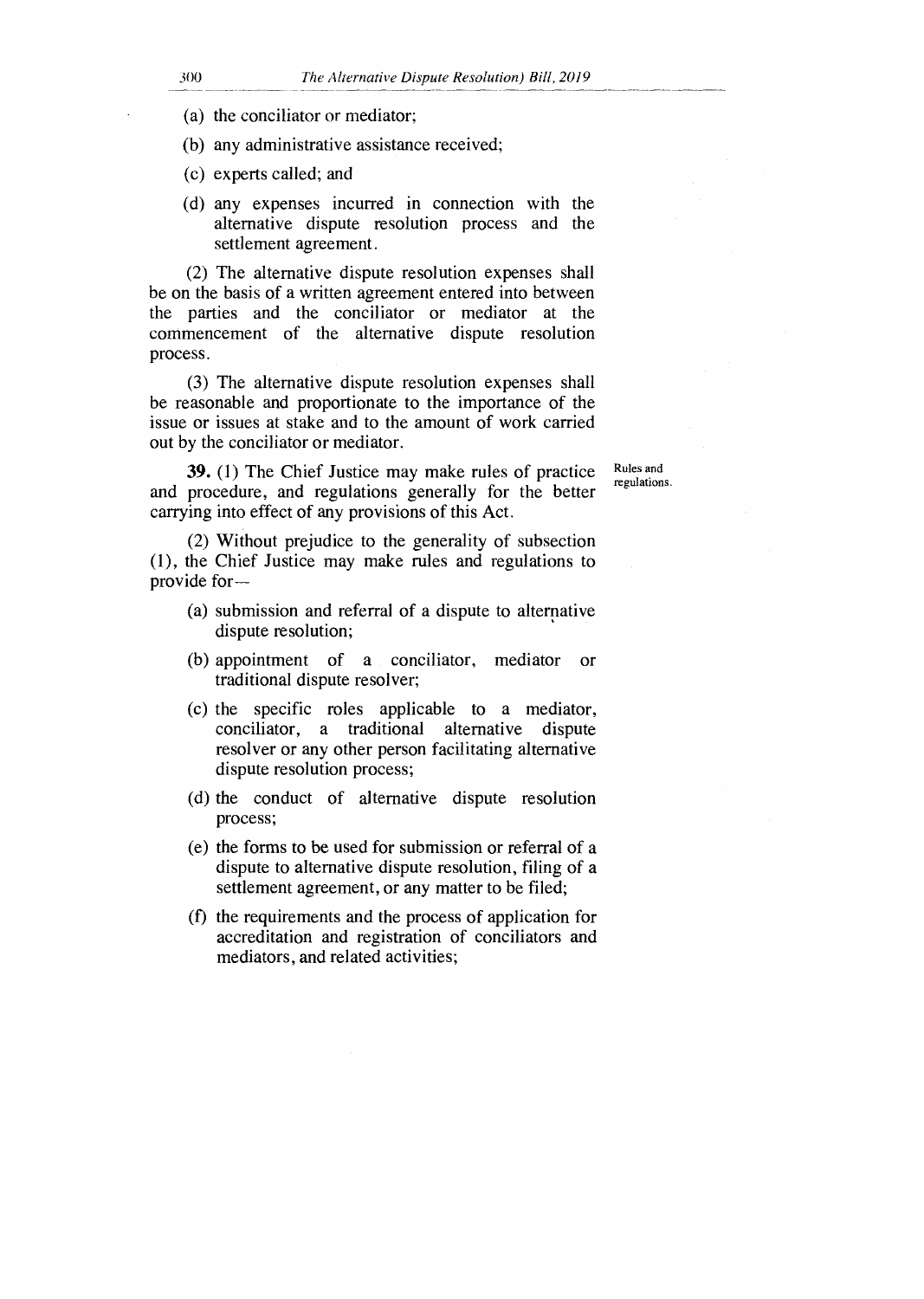- (g) grounds for and the procedure relating to cancellation or suspension of registration;
- (h) professional conduct and etiquette of conciliators, mediators and traditional dispute resolvers;
- (i) any fee which may be charged for anything done under this Act; and
- (j) any other matter as may be necessary for the promotion of the objects and the regulation of the affairs of the Committee.
- (3) For the purpose of Article 94(6) of the Constitution
- (a) the purpose and objective of the delegation under this section is to enable the Chief Justice to make rules and regulations to provide for the better carrying into effect the provisions of this Act
- (b) the authority of the Chief Justice to make rules and regulations under this Act shall be limited to bringing into effect the provisions of this Act and fulfilment of the objectives specified under this section;
- (c) the principles and standards applicable to the rules made under this section are those set out in the Interpretation and General Provisions Act and the Statutory Instruments Act.

#### **VII — TRANSITIONAL PROVISIONS •**

40. (1) All persons who were members, staff or agents of the Mediation Accreditation Committee established under section 59A of the Civil Procedure Act shall be members, staff or agents of the Committee and shall be deemed to have been appointed under this Act on the terms and conditions of service applicable to them immediately before the commencement of this Act.

(2) The members of the Mediation Accreditation Committee shall serve for a period of one year after the commencement of this Act.

41. Any register kept, registration effected, certificate issued, notice or information given, return made, form used or other thing done with respect to the Mediation Accreditation Committee on the commencement of this

Cap. 2. No. 23 of 2013.

The Mediation Accreditation Committee. Cap. 21.

Preservation of certificates, registrations and other acts.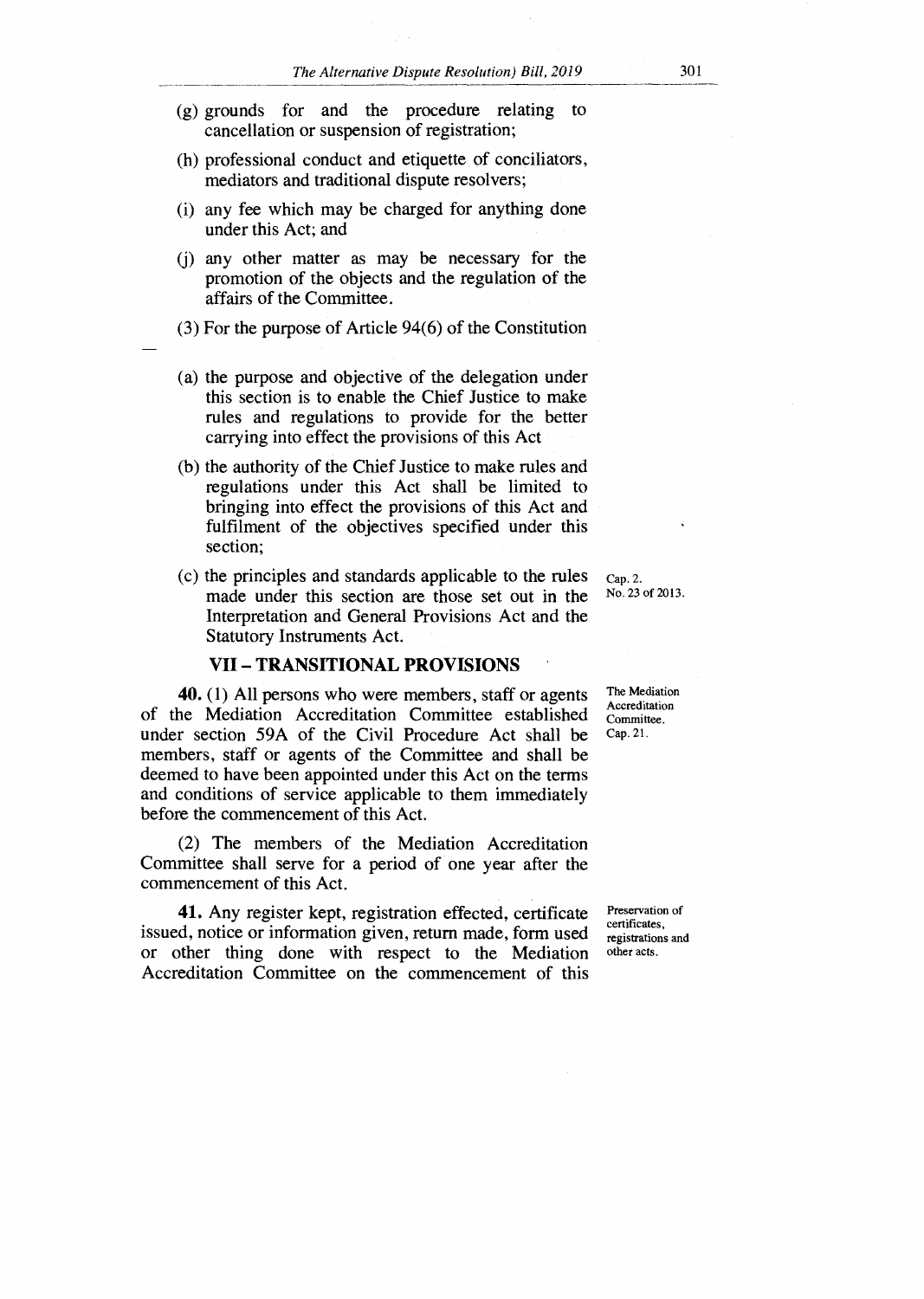Act, was in force or effect shall continue in force and have effect as if kept, effected, issued, given, made or done under the provision of this Act.

**42.** The Civil Procedure Act is amended in the manner specified in the Schedule.

#### **SCHEDULE (s. 42)**

#### **CONSEQUENTIAL AMENDMENTS**

**I.** Insert the following new definition immediately after the definition of the word Act —

"Committee" means the Alternative Dispute Resolution Committee established under section 59A of this Act;

2. Delete the words "Mediation Accreditation" appearing immediately after the words "Establishment of' in the marginal note and substitute therefore the word "the".

3. Delete subsection (1) and substitute therefore the following new subsection —

> (1) There shall be a Committee to be known as the Alternative Dispute Resolution Committee.

4. Subsection (2) is amended —

(a) by deleting the introductory clause and substitute therefor the following new introductory clause —

(2) The Committee shall consist of the following members appointed by the Chief Justice by notice in the *Gazette—* 

- (b) by deleting paragraph (a) and substituting therefor the following new paragraph —
	- (a) a judge of the High Court who shall be the chairperson;
- (c) by inserting the following new paragraph immediately after paragraphs (a) —

(aa) the chairperson of the Rules Committee;

(ab) one magistrate nominated by the magistrates;

(d) in paragraph (d) by  $-$ 

Section 2 of Cap 21.

Consequential amendments.

Section 59A of Cap 21.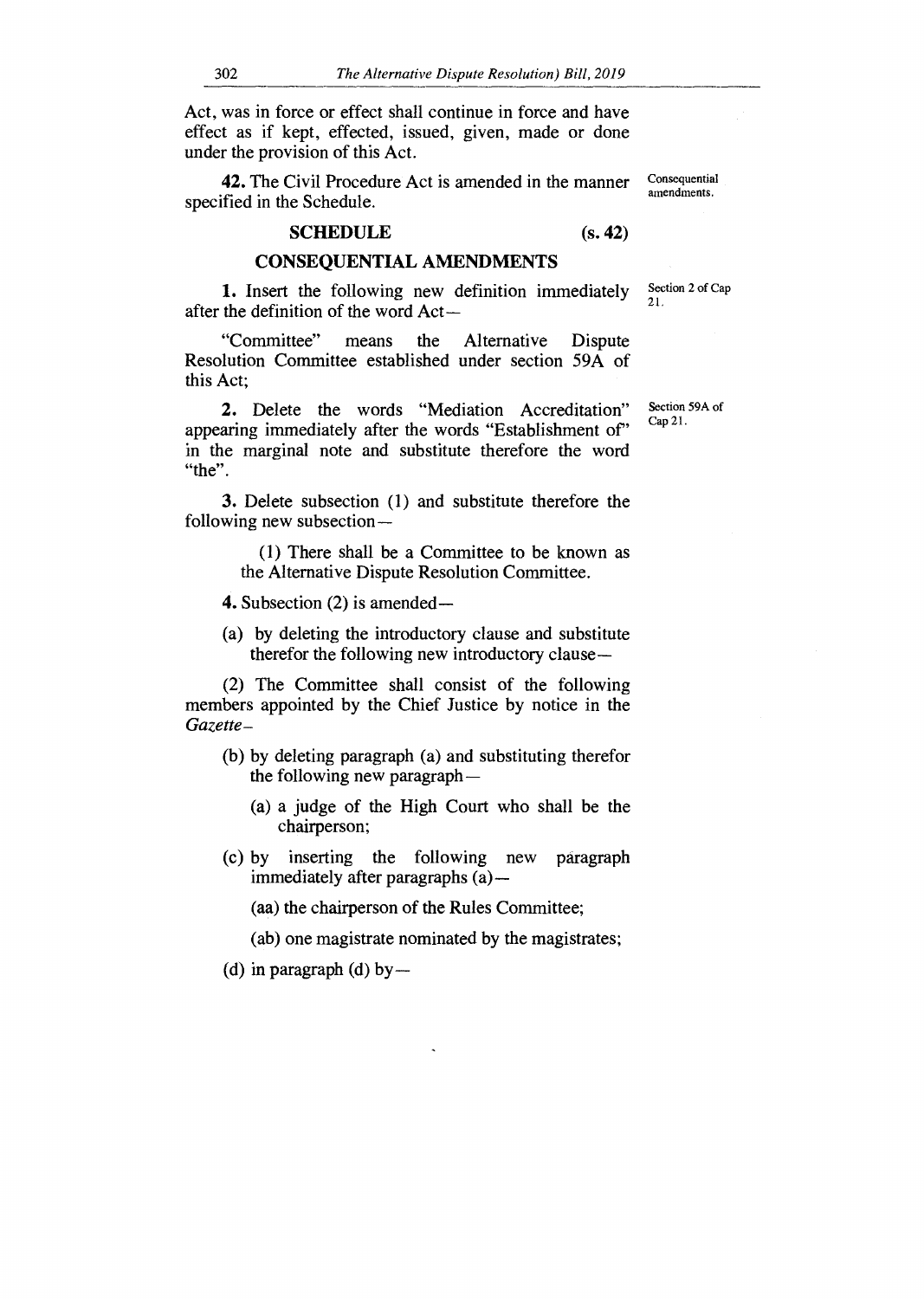(ii) deleting subparagraph (i) and substituting therefor the following new paragraph —

(iii) the Law society of Kenya;

- (iii) deleting subparagraph (iii);
- (iv) deleting subparagraph (iv);
- (v) deleting subparagraph (v); and
- (vi) deleting subparagraph (vi).

5. Delete subsection (3) and substitute therefore the following new subsection —

(3) The members of the Committee, other than the chairperson of the Rules Committee, shall serve for a term of three years renewable for one further term.

6. Delete subsection (4).

7. Insert the following new sections immediately after section 59A —

Functions of the Committee.

59AA. (1) The functions of the Committee are to develop and promote use of alternative dispute resolution in dispute resolution.

(2) Without prejudice to the generality of subsection (1), the Committee shall—

- (a) accredit conciliators and mediators;
- (b) provide facilities for the settlement of disputes;
- (c) exercise any power for dispute resolution conferred on it by parties to a dispute but shall not be involved in the actual resolution of the dispute;
- (d) advise the Chief Justice on policy, guidelines, programmes, guidelines, programmes, programmes, programmes, programmes, programmes, programmes,  $\frac{1}{2}$ and legislation on alternative dispute resolution;

Insertion of new sections to Cap.

21.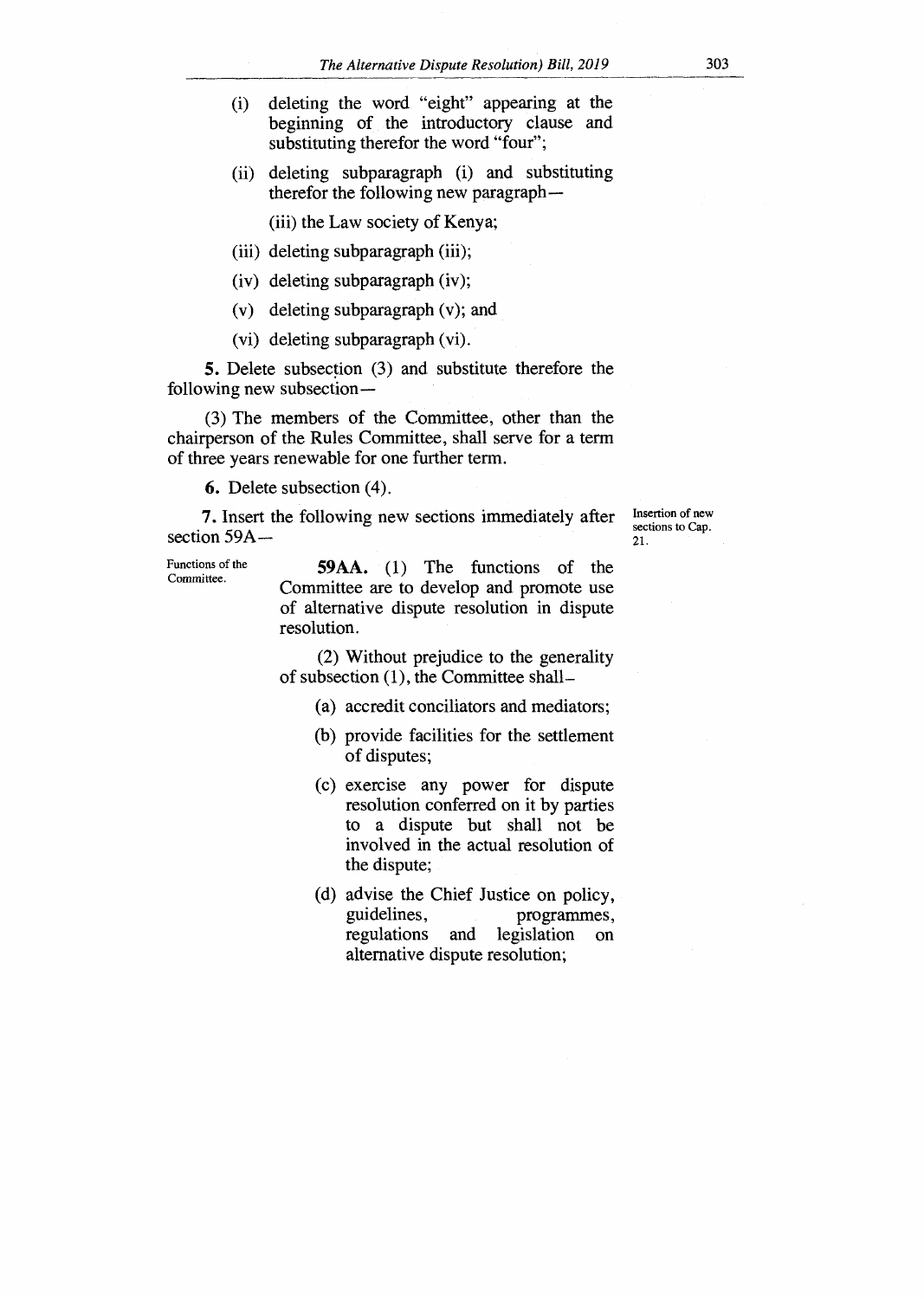- (e) provide guidelines on fees for alternative dispute resolution;
- (f) conduct research, provide education and issue specialised publications on alternative dispute resolution;
- (g) promote standards of professional competence and practice amongst conciliators, mediators and traditional dispute resolvers;
- (h) protect and assist members of the public in matters relating to alternative dispute resolution including by providing a fair, effective, efficient and transparent procedure for the resolution of complaints against conciliators, mediators or traditional dispute resolver;
- (i) set, maintain and continuously improve the standards of learning, professional competence and<br>professional conduct for the professional conduct for the provision of alternative dispute resolution services; and
- (j) do all such other things as are considered beneficial to and in furtherance of alternative dispute resolution.

**59AB.** (1) The Judicial Service<br>mission shall designate a suitable Commission shall designate a suitable person to be the Alternative Resolution Registrar, deputy registrars and other officers as may be necessary for the effective administration of the affairs of the Committee under this Act.

(2) A registrar or officer designated to provide services to the Committee under this section shall serve on such terms as may be specified in the instrument of appointment.

**59AC.** (1) The Registrar shall perform the duties assigned to the Registrar under

The Registrar and staff of the Committee.

Functions of the Registrar.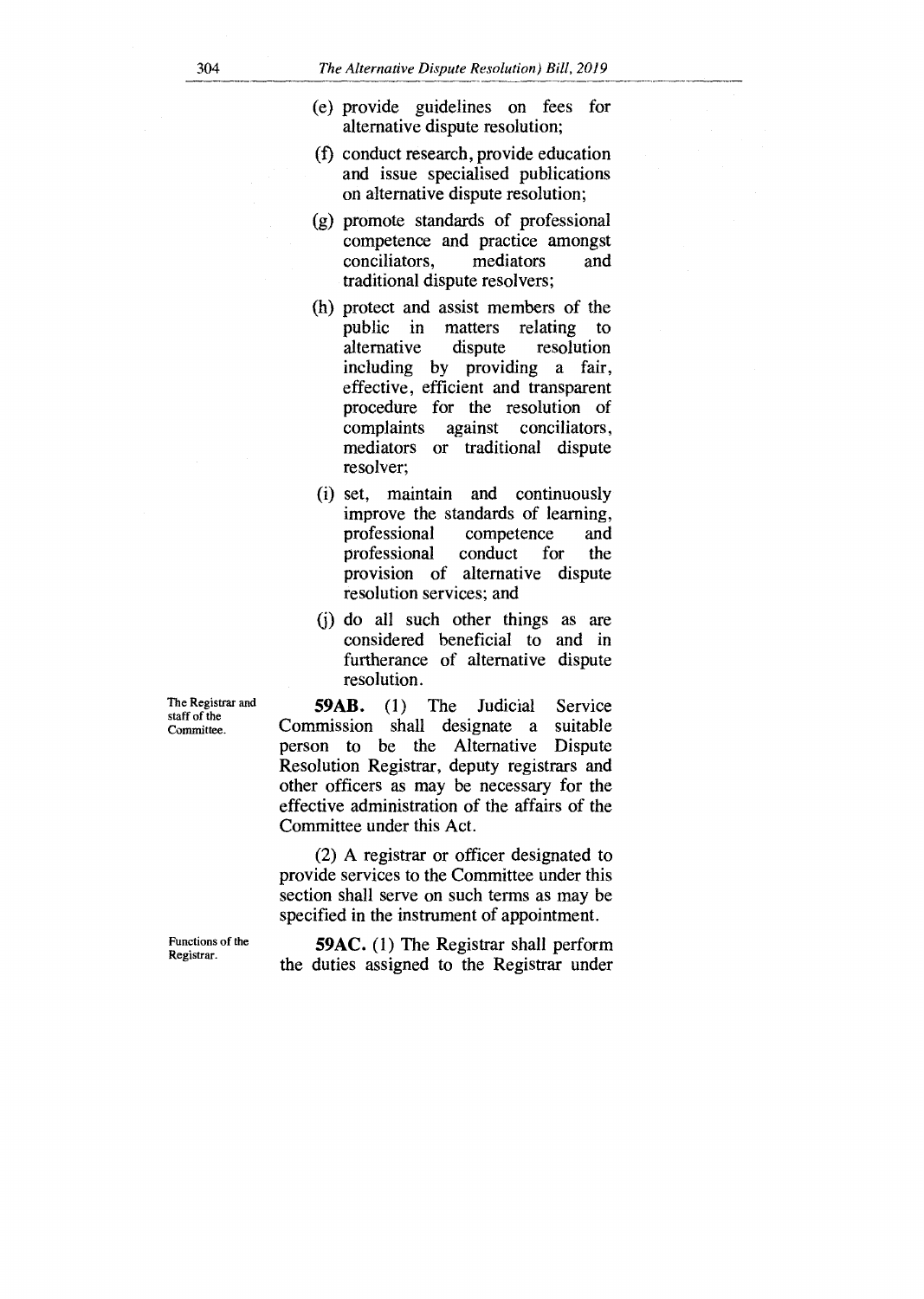this Act and any other duties as the Committee may direct, and in particular, be responsible for—

- (a) the day-to-day management of the affairs of the Committee;
- (b) the establishment and maintenance of a register in which all records of the Committee shall be kept;
- (c) the acceptance, transmission, service and custody of documents;
- (d) the facilitation of the enforcement of the decisions of the court and those of the Committee;
- (e) certifying that any order, direction or decision is an order, direction or decision of the Committee or the court;
- (f) causing to be kept records of the proceedings and minutes of the Committee and such other records as the Committee may direct;
- (g) managing and supervising the staff of the Committee; and
- (h) facilitating access to decisions and records of the Committee.

(2) The Registrar may consider and dispose of procedural or administrative matters in accordance with the rules or on the direction of the Committee.

Conduct of business and affairs of the

Committee affairs of the Committee shall be as **59AD.** The conduct of the business and provided for in the Schedule, but subject thereto the Committee may regulate its own procedure.

Vacation from office. **59AE.** A person ceases to be a member of the Committee if—

> (a) the person is absent from three<br>consecutive meetings of the consecutive meetings of the Committee without the permission of the chairperson;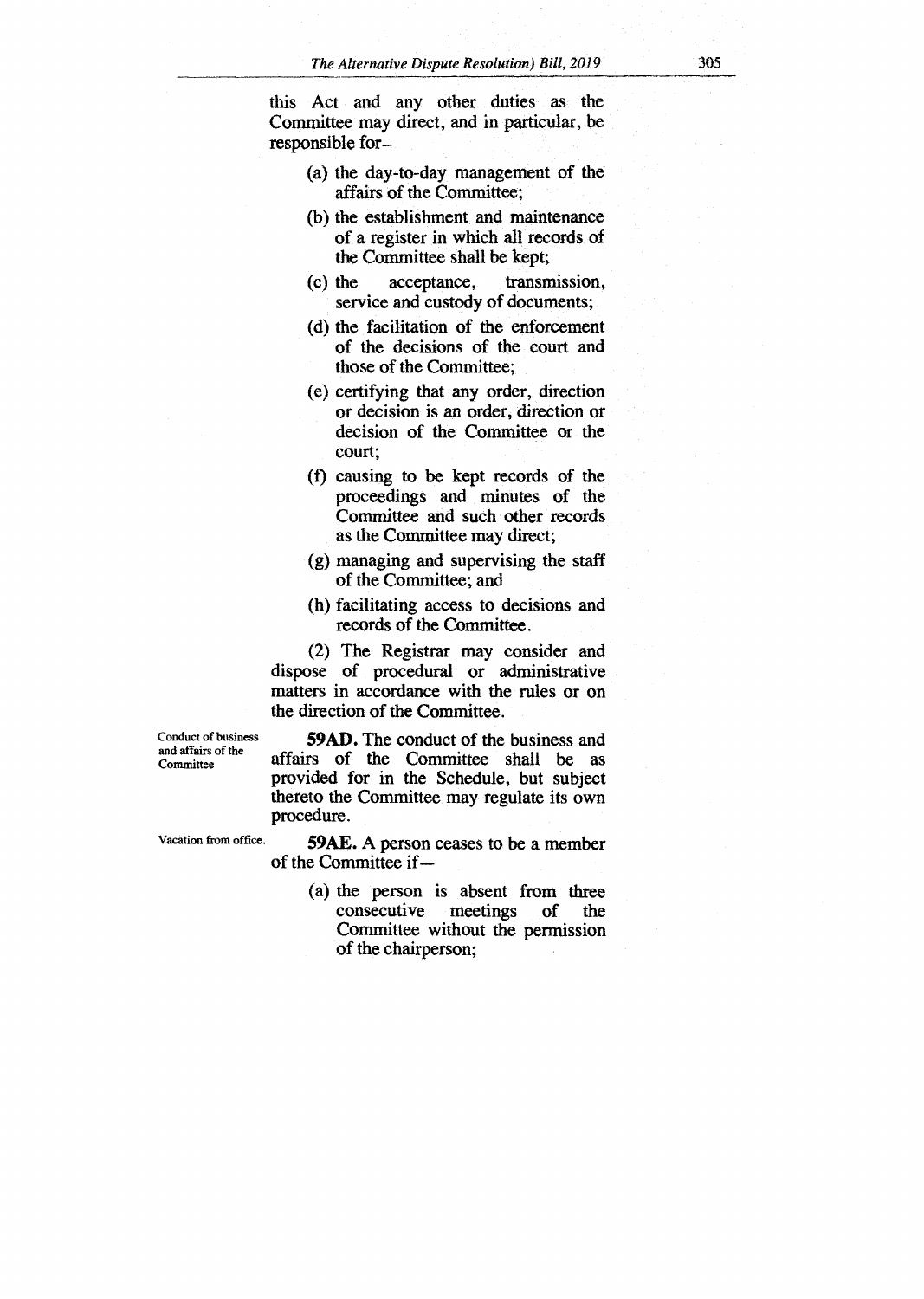- (b) the nominating institution writes to the Chief Justice revoking the nomination;
- (c) the person resigns in writing, addressed to the Chief Justice;
- (d) the person is convicted of a criminal offence and sentenced to a term of imprisonment of not less than six months;
- (e) the person is declared bankrupt;
- (f) the person is unable to perform the functions of his office by reason of mental or physical infirmity; or
- (g) the person dies.

8. Delete and substitute therefor with the following new section **—** 

Section 59B of Cap. 21.

Reference of cases to conciliation, mediation etc.

**59B.** All reference by an order in a suit and submission by the parties to conciliation, mediation, traditional dispute resolution or any other alternative dispute resolution, and proceedings thereunder shall be governed by the Alternative Dispute Resolution Act.

9. Delete.

10. Insert the following new Schedule.

# **SCHEDULE** (s. **59AD)**

# **CONDUCT OF BUSINESS AND AFFAIRS OF THE COMMITTEE**

**1.** (1) The Committee shall meet at least once every Meetings. month to conduct its business.

(2)The first meeting of the Committee shall be convened by the Chief Justice and the Committee shall meet subsequently at such a time as it shall determine.

(3)Notwithstanding the provisions of sub-paragraph (1), the chairperson shall, upon a written request signed by at least five members of the Committee, convene a special meeting of the Committee at any time where it is considered expedient for the transaction of the business of the Committee.

21.

Section 59C of Cap. 21. Insertion of new schedule to Cap.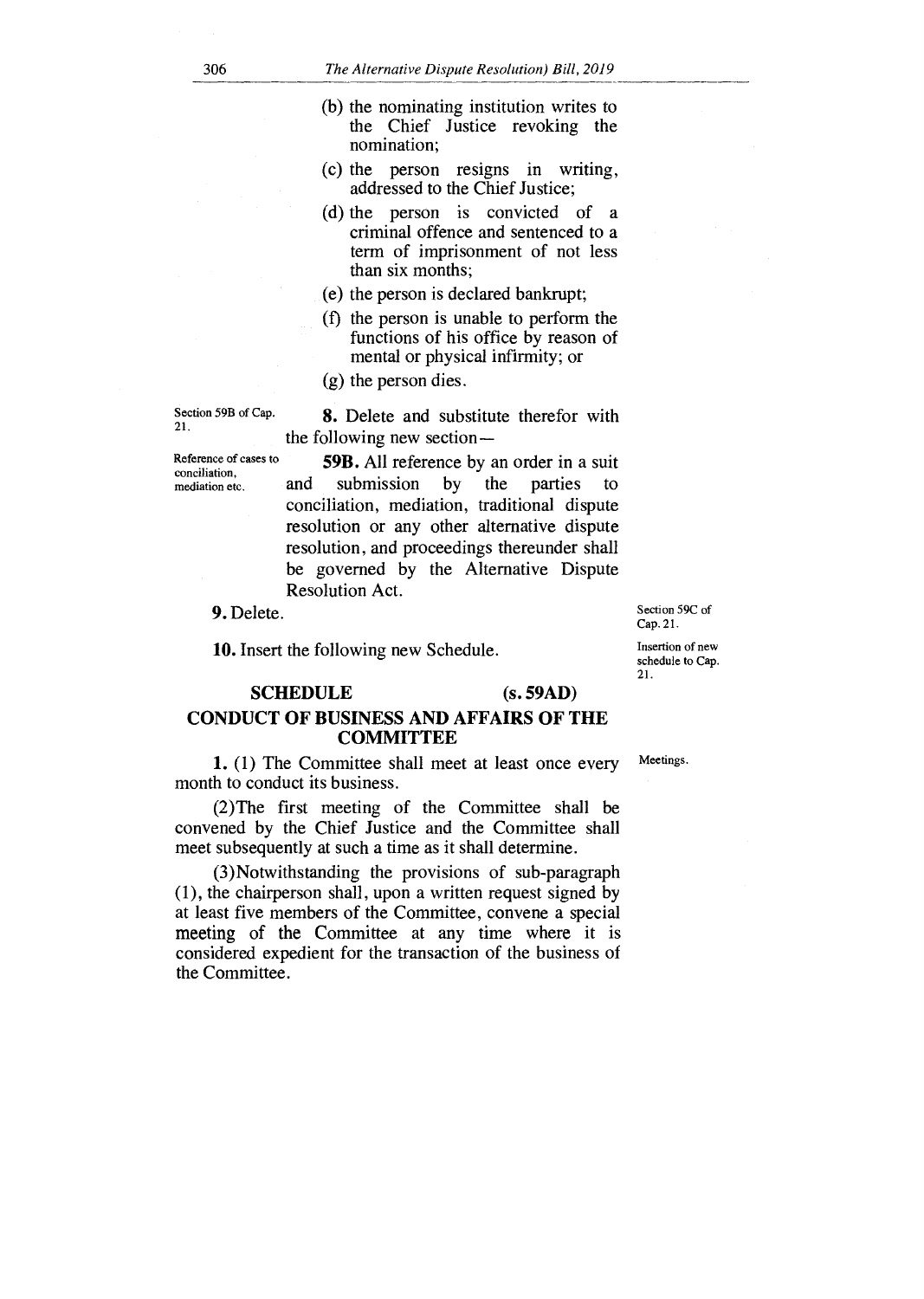(4)A meeting of the Committee shall be presided over by the chairperson, in the absence of the chairperson by a member elected by the members of the Committee present.

(5)The Committee may invite any person to attend any of its meetings and to participate in its deliberations but such person shall not have a vote in any decision of the Committee.

(6)The proceedings of the Committee shall not be invalidated by reason of a vacancy within its membership.

2. (1) Subject to sub-paragraph (2), the quorum of a meeting of the Committee shall not be less than half of the members.

(2) Wherenever there is a vacancy in the Committee, the quorum of the meeting shall not be less than three members.

3. Unless a unanimous decision is reached, a decision on any matter before the Committee shall be by a simple majority of the votes of the members present and voting and in the case of an equality of votes, the chairperson or person presiding over the meeting shall have a casting vote.

4. (1) A member of the Committee who has a direct or indirect personal interest in any matter being considered or to be considered by the Committee shall, upon the relevant facts concerning the matter having come to his or knowledge, disclose the nature of his interest to the Committee.

(2) A disclosure of interest made by a member of the Committee under sub-paragraph (1) shall be recorded in the minutes of the meeting of the Committee and the member shall not, unless the Committee otherwise determines—

- (a) be present during the deliberation on the matter by the Committee; or
- (b) take part in the decision of the Committee on the matter.

(3) A member of the Committee who makes a disclosure under sub-section (1) shall not—

(a) be present in the meeting of the Committee held to determine whether or not the member should take part in the deliberations or decision of the

Decisions of the Committee.

Quorum.

Conflict of interest.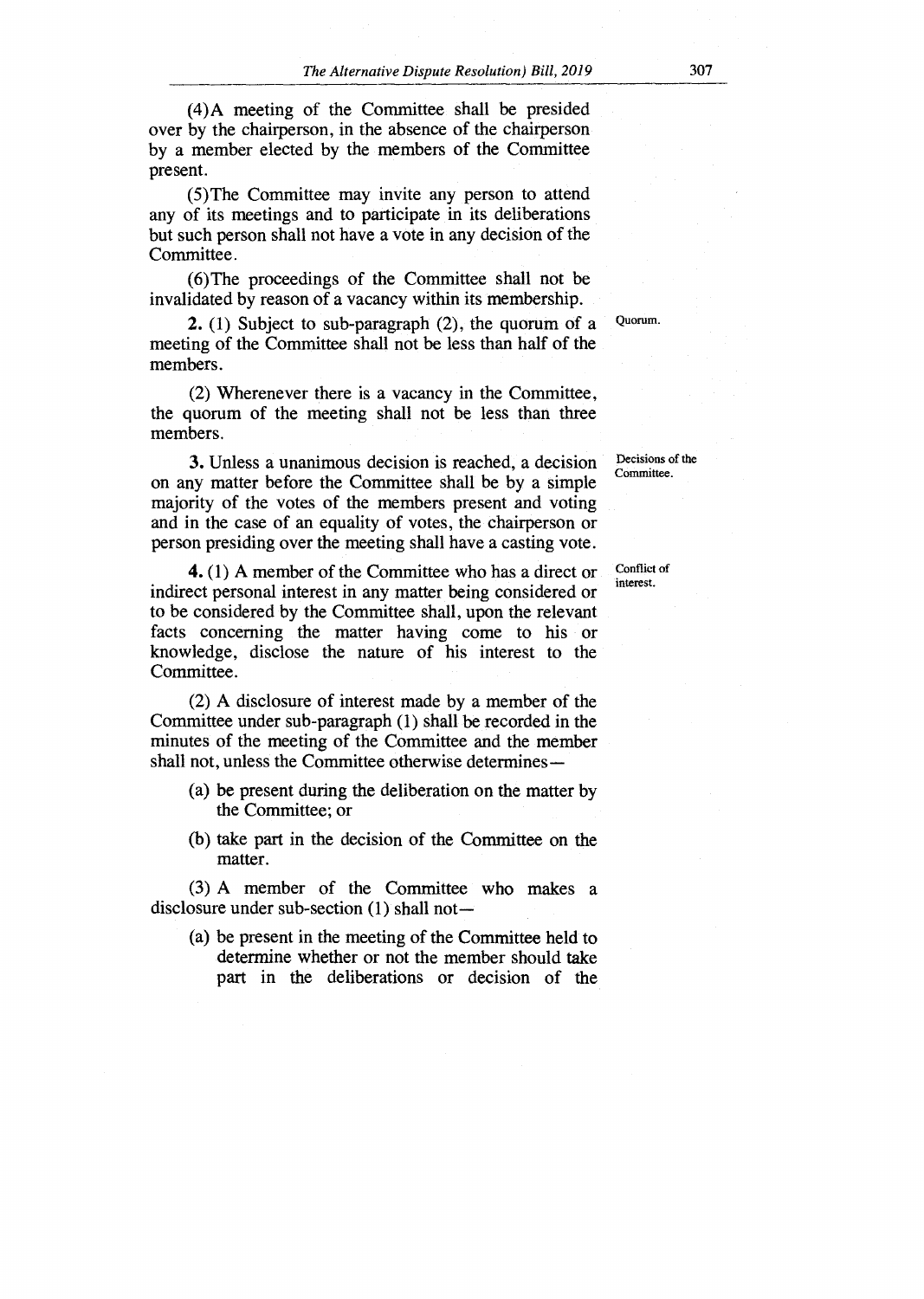Committee in relation to the matter; or

(b) influence any other member of the Committee in arriving at a particular decision in relation to the matter.

**5.** (1) Subject to the provisions of this Schedule, the Committee may determine its own procedure and the procedure for any committee of the Committee.

Rules of Procedure and minutes.

(2) The Committee shall cause the minutes of all proceedings of its meetings to be recorded and kept, and the minutes of each meeting shall be confirmed by the Committee at the next meeting of the Committee and signed by the chairperson or the person presiding at the meeting.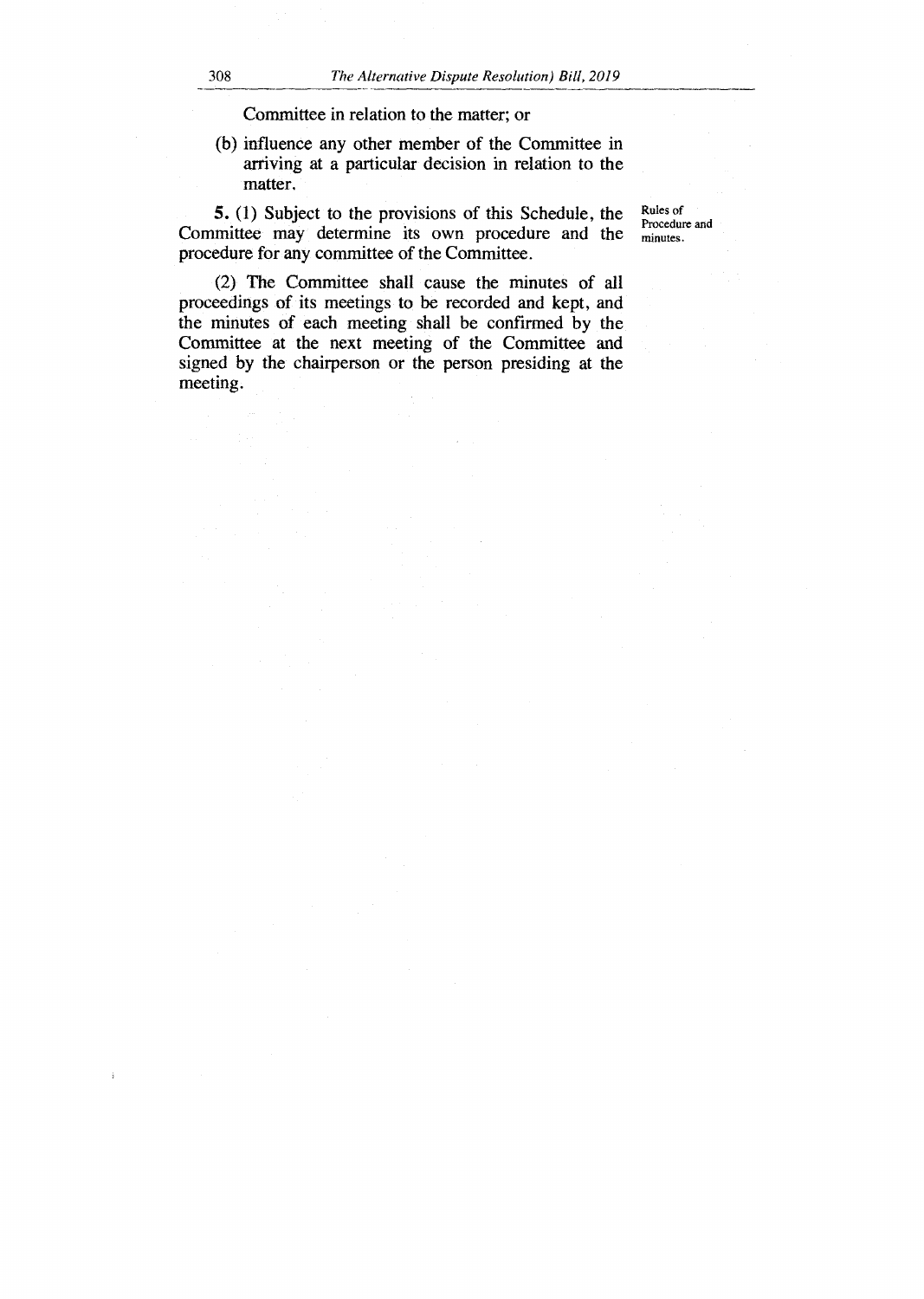#### **MEMORANDUM OF OBJECTS AND REASONS**

#### **Statement on the Objects and Reasons of the Bill**

The principal object of the Bill is to put in place a legal framework for the settlement of certain civil disputes by conciliation, mediation and traditional dispute resolution. Resolution of disputes forms part and parcel of everyday life in any given society. Hence effective dispute resolution mechanisms in a country will guarantee peace, is an enabler of trade and investment, and contribute to economic, social and political development of the country.

Article 48 of the Constitution obligates the State to ensure access to justice, the ability of people to seek and obtain a remedy for grievances in line with human rights standards, for all persons. The Constitution under Chapter Ten provide for the Judiciary as one of the three arms of the National government whose mandate is to protect and serve justice. In Kenya, disputes are mainly resolved through the court process. This process is costly, takes longer for disputes to be resolved resulting in huge backlog in courts, parties are not in control of the outcome of a dispute and does not always result in reconciling the parties.

This Bill therefore seeks to implement Article 48 and 159(2)(c) of the Constitution with respect to enhancing access to justice and promoting the use of alternative dispute resolution mechanisms in resolving disputes.

Part I of the Bill provide for interpretations, the object, application and guiding principles of alternative dispute resolution. This law will apply to certain civil disputes including disputes where the government is a party. However, the law will not apply to disputes concerning interpretation of the constitution, claims for violation, infringement or denial of a fundamental right, disputes governed by the Arbitration Act, election disputes, and disputes involving public interest.

Part **II** of the Bill provide for accreditation and registration of conciliators and mediators. This is to ensure professionalism and to protect the citizens from quacks.

Part III of the Bill provide for conciliation and mediation. It sets how persons can use conciliation or mediation, the roles of the parties and the conciliator or mediator, and all the steps that must be taken right from the time parties begin the process up to the end.

Part IV of the Bill specifically provide for traditional dispute resolution. It outlines the competence of a traditional dispute resolver, submission to traditional dispute resolution, end of traditional dispute resolution and the effect of a settlement agreement.